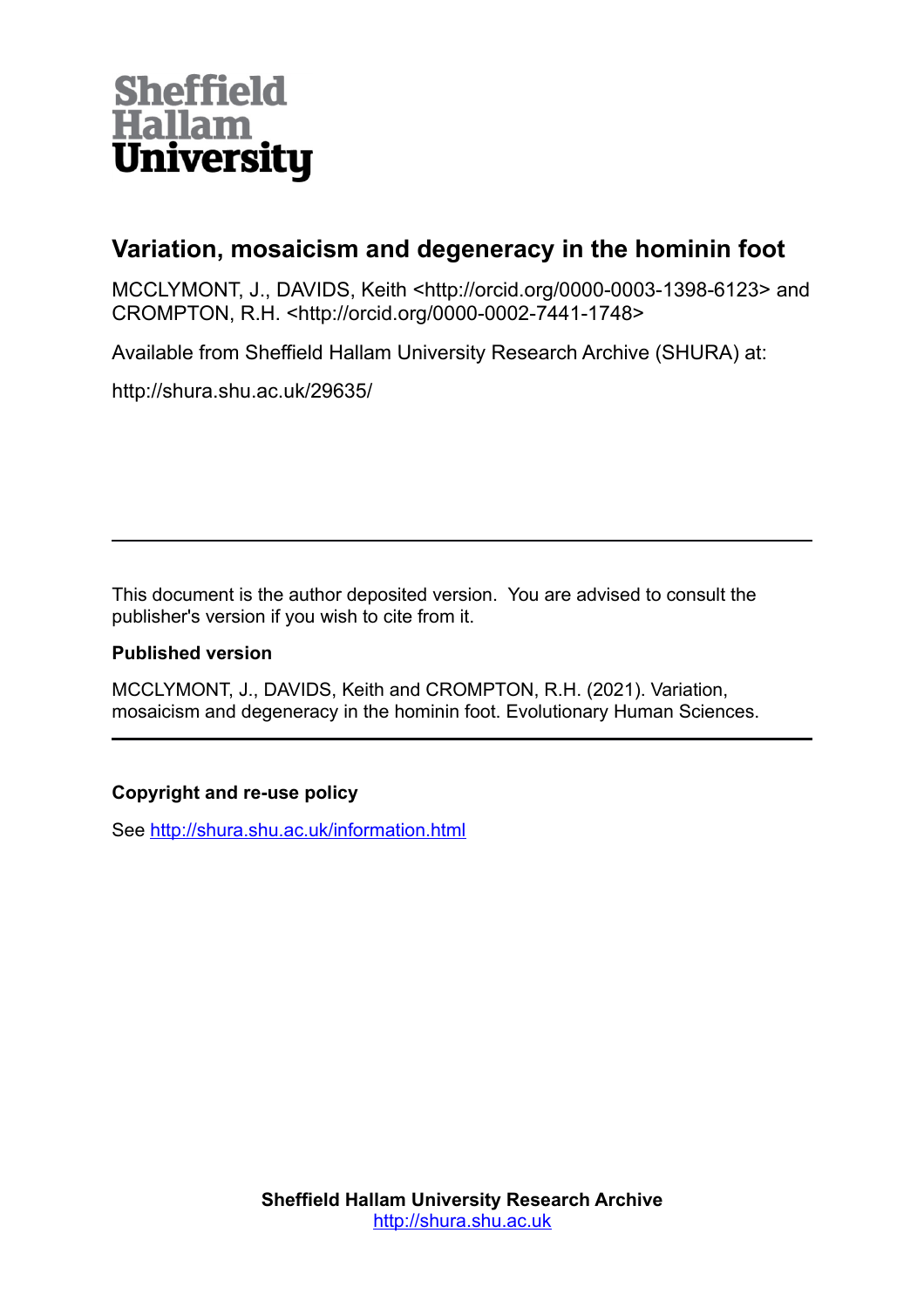#### REVIEW



# Variation, mosaicism and degeneracy in the hominin foot

J. McClymont<sup>1</sup>, K. Davids<sup>2</sup> and R.H. Crompton<sup>1\*</sup>

<sup>1</sup>University of Liverpool, Liverpool, UK and  ${}^{2}$ Sheffield Hallam University, Sheffield, UK \*Corresponding author. E-mail: [robinhuwcrompton@gmail.com](mailto:robinhuwcrompton@gmail.com)

### Abstract

The fossil record is scarce and incomplete by nature. Animals and ecological processes devour soft tissue and important bony details over time and, when the dust settles, we are faced with a patchy record full of variation. Fossil taxa are usually defined by craniodental characteristics, so unless postcranial bones are found associated with a skull, assignment to taxon is unstable. Naming a locomotor category based on fossil bone morphology by analogy to living hominoids is not uncommon, and when no single locomotor label fits, postcrania are often described as exhibiting a 'mosaic' of traits. Here, we contend that the unavoidable variation that characterises the fossil record can be described far more rigorously based on extensive work in human neurobiology and neuroanatomy, movement sciences and motor control and biomechanics research. In neurobiology, degeneracy is a natural mechanism of adaptation allowing system elements that are structurally different to perform the same function. This concept differs from redundancy as understood in engineering, where the same function is performed by identical elements. Assuming degeneracy, structurally different elements are able to produce different outputs in a range of environmental contexts, favouring ecological robusticity by enabling adaptations. Furthermore, as degeneracy extends to genome level, genetic variation is sustained, so that genes which might benefit an organism in a different environment remain part of the genome, favouring species' evolvability.

Keywords: Foot; degeneracy; variability; biomechanics; locomotion; plasticity

Social media summary: Limb-bone variation is explicable by the recombination of a set of bones to produce different outputs in each activity.

## 1. Introduction

Walking – as with all biological actions – is characterised by functional variability (Arutyunyan et al., [1968](#page-13-0); Davids et al., [2003\)](#page-14-0). In the living great apes and by extension in our fossil ancestors, a variable array of locomotor behaviour is evident, from bipedal walking on the ground and in trees, to swinging, leaping, vertical climbing, knucklewalking and more. While our habitual locomotor mode is bipedal, we have the ability to perform all of the above-mentioned behaviours: while most of us would fail in an attempt to brachiate on a 'jungle gym', consider a parkour athlete or gymnast, or a human baby's ontogenetic climbing phase. Equally, many of us might have seen the widely available video footage of Gorilla gorilla casually standing or walking upright. Not only is there high inter-species variability in locomotor mode, but inter- and-intra-individual variability in extant and extinct great apes is also staggeringly high. Despite the omnipresence of this natural, functional feature of movement, palaeoanthropology lacks a strong theoretical framework anchored in biomechanics, or complex-adaptive-systems biology, from which to interpret variability. As a consequence, a longrunning debate regarding the significance of the taxonomic and morphological variability in the fossil record has ensued (Wood and Boyle, [2016\)](#page-18-0). Calls to further understand variation in locomotion in

<sup>©</sup> The Author(s), 2022. Published by Cambridge University Press. This is an Open Access article, distributed under the terms of the Creative Commons Attribution licence [\(http://creativecommons.org/licenses/by/4.0/](http://creativecommons.org/licenses/by/4.0/)), which permits unrestricted re-use, distribution and reproduction, provided the original article is properly cited.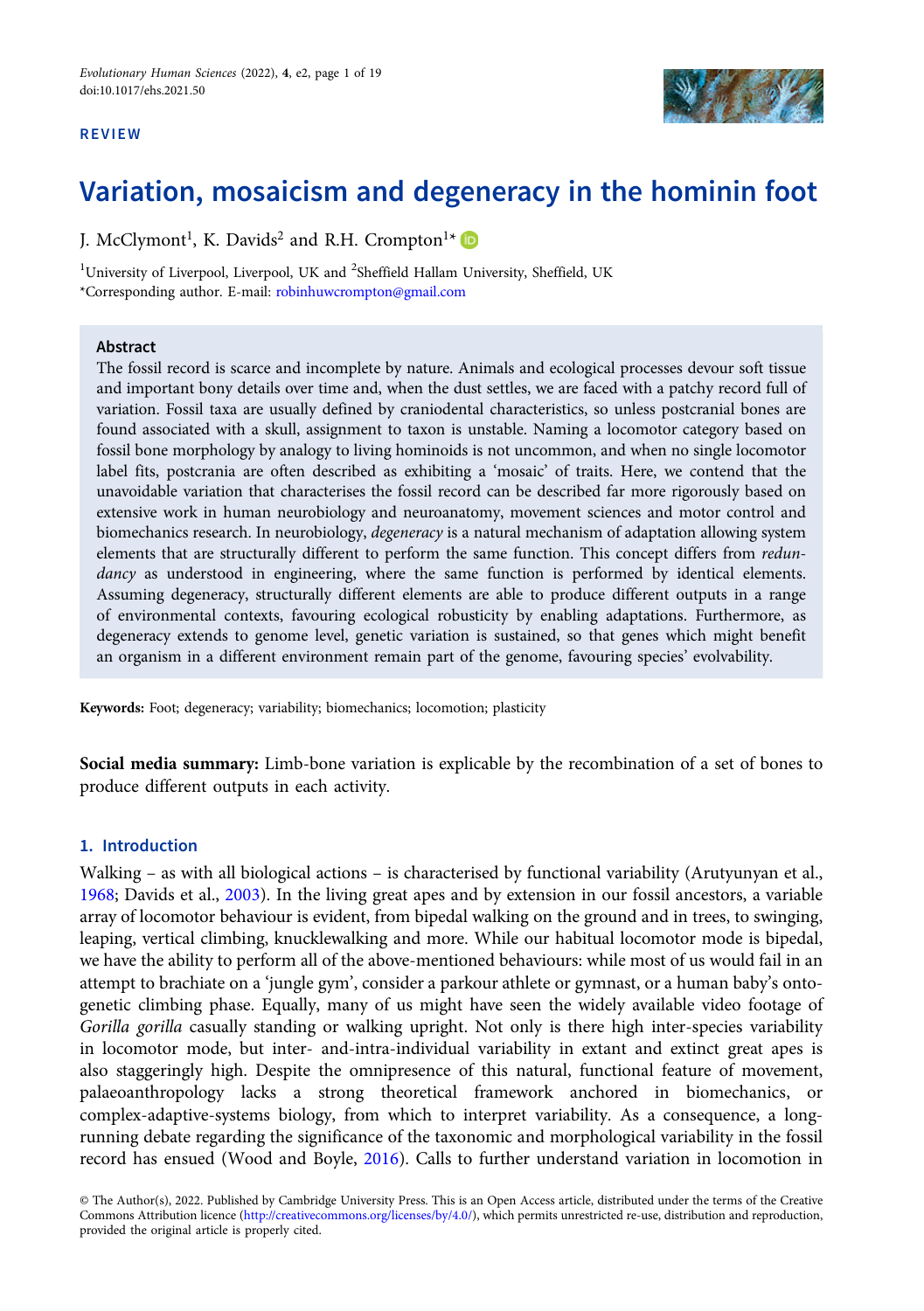extant great apes can no longer be ignored (Crompton et al., [2003;](#page-14-0) Alexander, [2013](#page-13-0); D'Août & Aerts, 2008; Carlson et al., [2011](#page-14-0); Neufuss et al., [2014;](#page-16-0) McClymont et al., [2016;](#page-16-0) McClymont & Crompton, [2021\)](#page-16-0).

The phenotypic morphology of bones reflects habitual movement patterns practised during life (Bock, [1965\)](#page-13-0), and this relationship between movement and bone shape is a fundamental interpretive paradigm in bioarchaeology and palaeoanthropology (Jungers and Minns, [1979](#page-15-0); Trinkaus & Ruff, [1999;](#page-18-0) MacLatchy et al., [2000;](#page-16-0) Madar et al., [2002;](#page-16-0) Ruff, [2002;](#page-17-0) Ruff et al., [2006](#page-17-0); Boyle et al., [2018](#page-13-0)). Fossil hand and foot bones are rare, but they can be useful for interpreting the evolution of locomotion as they are the primary biomechanical unit to interact with the environment (reviewed e.g. in Klenerman and Wood, [2006](#page-15-0); D'Août and Aerts, [2008;](#page-14-0) Stolwijk et al., [2013](#page-18-0); Vereecke et al., [2008](#page-18-0)). Analysis of bone shape in isolation, however, does not definitively test behaviour or locomotor mode, as relative contributions of soft tissues, relationships between applied forces and the dynamics of the system cannot be accounted for. Given the truly fragmentary nature of the fossil record, it is not uncommon to find that only one skeletal element is available to characterise taxa and locomotor behaviours. More often than not the variability and overlap in bone shape between taxa are noted but is not elaborated on.

The current tradition is that fossil foot elements represent a 'mosaic' picture of foot evolution from 7 million years ago (Ma) to the present, enabling locomotor behaviour in both terrestrial and arboreal environments (Zipfel et al., [2011](#page-19-0); Haile-Selassie et al., [2012](#page-15-0); DeSilva et al., [2013](#page-14-0)). Complex palaeoenvironments would exert selective pressure for locomotor plasticity to exploit varied, unstable and rapidly changing microhabitats, with hominids displaying a combination of plesiomorphic and apomorphic characteristics (Senut et al., [2001](#page-17-0); Lovejoy et al., [2009a](#page-16-0), [b\)](#page-16-0). As the fossil record has expanded, author interpretations have uncovered functional overlap in the foot extending from the early Pliocene (circa 4.4 Ma) to the late Miocene (circa 7 Ma), reflecting this apparent plasticity and diversity in locomotor behaviour.

Plasticity hypotheses are long established in evolutionary biology (Via & Lande [1985;](#page-18-0) Schlichting & Pigliucchi [1993](#page-17-0); Stearns, [1989;](#page-18-0) Odling-Smee & Braithwaite, [2003;](#page-17-0) Laland & Sterelny, [2006;](#page-15-0) Pigliucci, [2009;](#page-17-0) Pigliucci & Müller, [2010;](#page-17-0) Danchin et al., [2011](#page-14-0); Laland et al., [2015\)](#page-15-0) but not in hominin palaeontology, owing probably to the contention over the role that plasticity plays through phenotypic and genetic accommodation (Pfennig and McGee, [2010](#page-17-0); Moczek et al., [2011](#page-16-0)), i.e. in palaeoanthropology the adaptation of parts in response to environmental constraints is independent of genetics. However, plasticity advances diversity in niche construction in unique environments (Odling-Smee & Braithwaite, [2003](#page-17-0)) and encourages population-level connectivity and gene flow (Crispo & Chapman, [2008](#page-14-0)). It increases the probability of shifts in adaptive peaks, radiations and speciation events (Price, [2005;](#page-17-0) Lande, [2009](#page-15-0)), contributing to the obvious spatio-temporal variation in selection parameters (Huey et al., [2003](#page-15-0); Duckworth, [2009](#page-14-0); Cornwallis & Uller, [2010\)](#page-14-0). In a review on environmental constraints that shape human life-history variation, Kuzawa and Bragg [\(2012\)](#page-15-0) observed that many of the life history traits they examined (including low birth rate, delayed maturity and high fertility), exhibited high phenotypic variation stemming from developmental and behavioural plasticity. These traits were in response to environmental factors such as accidental death or nutrition stress. While the idea of locomotor plasticity has been touched on in the palaeontology literature (Venkataraman et al., [2013a](#page-18-0), [b;](#page-18-0) Boyle et al., [2018](#page-13-0); Crompton et al., [2021;](#page-14-0) McClymont & Crompton, [2021\)](#page-16-0), we believe that future studies regarding variation could be firmly conceptualised on the theoretical paradigm of degeneracy, which we elucidate in this position paper.

# 2. Functional redundancy and degeneracy

In 1962, an English translation of a 1933 Russian volume by influential movement scientist Nikolai Bernstein was published. He began with the observation that many more kinematic degrees of freedom existed in the locomotor system than were required to perform its habitual activities: in other words, the same motion could be achieved with much less complexity of joint arrangement. This was referred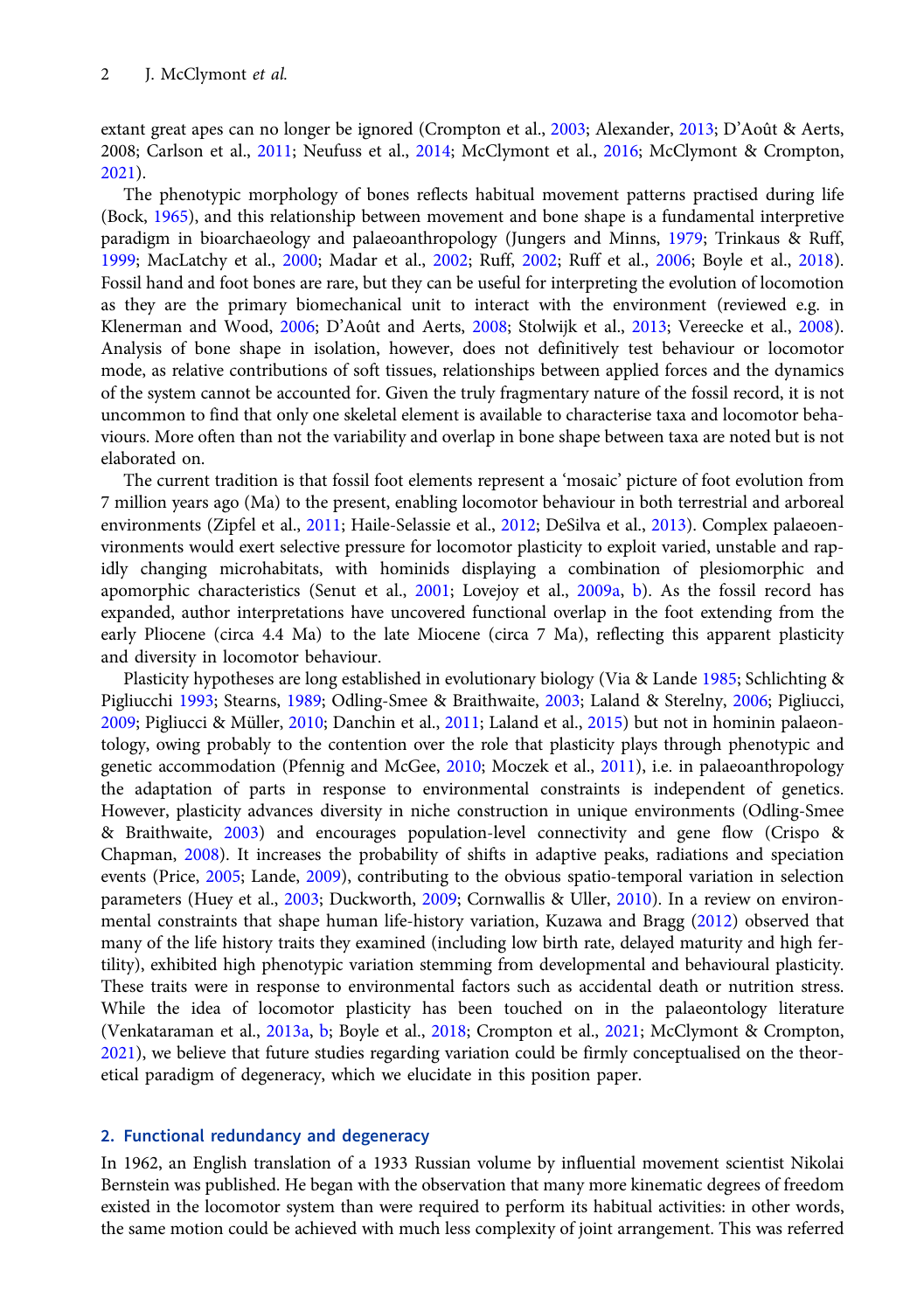to as 'redundancy' after engineering design, where potential failure of individual elements is often offset by inclusion of duplicate elements which are 'redundant', unless failure occurs elsewhere. The hands and feet provide an excellent example of this, together containing more than 50 bones. The joints between them are complex and multifaceted, crossed by dozens of ligaments and tendons. They are, therefore, typified by an excess of degrees of freedom, or potential ways that joints can interact to produce the appropriate motion for each step. However, unlike redundancy in engineering, in biological systems, elements are structurally different, and can perform the same function. They can also form different combinations, underlying different functions (Tononi et al., [1999\)](#page-18-0). Such systems comprising multifunctional elements are thus described as 'degenerate': systems may thus be characterised by low or high degeneracy.

#### What is degeneracy?

Unlike redundant systems, degenerate components can produce different outputs while satisfying different performance and environmental constraints (Edelman & Gally, [2001\)](#page-14-0). A degenerate system can vary the way that different components produce the same functional output and is highly adaptive in response to unpredictable changes in the dynamic environmental conditions underpinning movement. Degeneracy is an inseparable characteristic of biological systems and is a direct consequence of natural selection (Whitaker & Bender, [2009\)](#page-18-0). Degeneracy operates from the molecular (McClellan, [2000](#page-16-0)) to the gene network level (Dudkiewicz et al., [2005\)](#page-14-0) and is a primary property of neural networks (Tononi et al., [1999\)](#page-18-0) and immune system response (Edelman, [1974\)](#page-14-0).

It is fundamental to understanding movement coordination and its acquisition (Chow et al., [2009](#page-14-0); Davids and Glazier, [2010;](#page-14-0) Seifert et al., [2016](#page-17-0)), promoting flexibility and stability during complex motor learning (Komar et al., [2015\)](#page-15-0), and is thus a key property of functional adaptations to tasks and environments. In the domain of movement, degeneracy supports a neurobiological system to organise highly varied movement behaviours, without compromising the original function of the skeletal structure (Edelman & Gally, [2001;](#page-14-0) Price & Friston, [2002](#page-17-0); Mason, [2010](#page-16-0)).

We can illustrate degeneracy in modern humans with reference to the ideas of DeSilva [\(2009\)](#page-14-0). In this paper, data from chimpanzee and human distal tibial morphology was presented to argue that human morphology could not sustain sufficient dorsiflexion to allow chimpanzee-like vertical climbing. A later and largely ecomorphology focussed study found that indigenous human arboreal foragers do produce chimpanzee-like kinematics in vertical climbing (Venkataraman et al., [2013a,](#page-18-0) [b\)](#page-18-0). Subsequently, Venkataraman and DeSilva combined their individual approaches with field ultrasound techniques, establishing that changes in fibre length of gastrocnemius in habitual arboreal foragers adequately offset any derived features of the ankle associated with bipedalism (Venkataraman et al., [2013b](#page-18-0)). We argue that the range of gastrocnemius fibre length provides evidence of degeneracy in ourselves. Myatt et al. [\(2011,](#page-16-0) [2012\)](#page-16-0) reported another example, demonstrating that the ranges of muscle cross-sectional area and fibre lengths of great apes, in general, overlap considerably with each other, implying that their length/tension and torque/joint angle capacities also overlap, consistent with degenerate function in hominoids as a whole. Amongst the many sources of variation, Boyle et al. ([2018](#page-13-0)) noted the well-established contribution of muscles lost in most individuals of living species to intra-species variation. It remains to be shown, however, what genetic and/or developmental mechanisms drive this and other sources of variation.

Next, we contextualise mosaicism in reference to fossil feet and footprints, with specific reference to the way variance and invariance are interpreted in evolutionary biomechanics. This outline is followed by a discussion of the role functional variability plays in locomotion, and finally we discuss the relationship of degeneracy to evolution and adaptation. We do not wish to devalue any previous locomotor assumptions that have accompanied interpretations of fossil bone morphology, but rather to suggest that the degeneracy framework would provide more robust interpretation of observed variance, and of any locomotor assumptions, supported by palaeoenvironmental data and the ecomorphology framework (Wainwright, [1991\)](#page-18-0).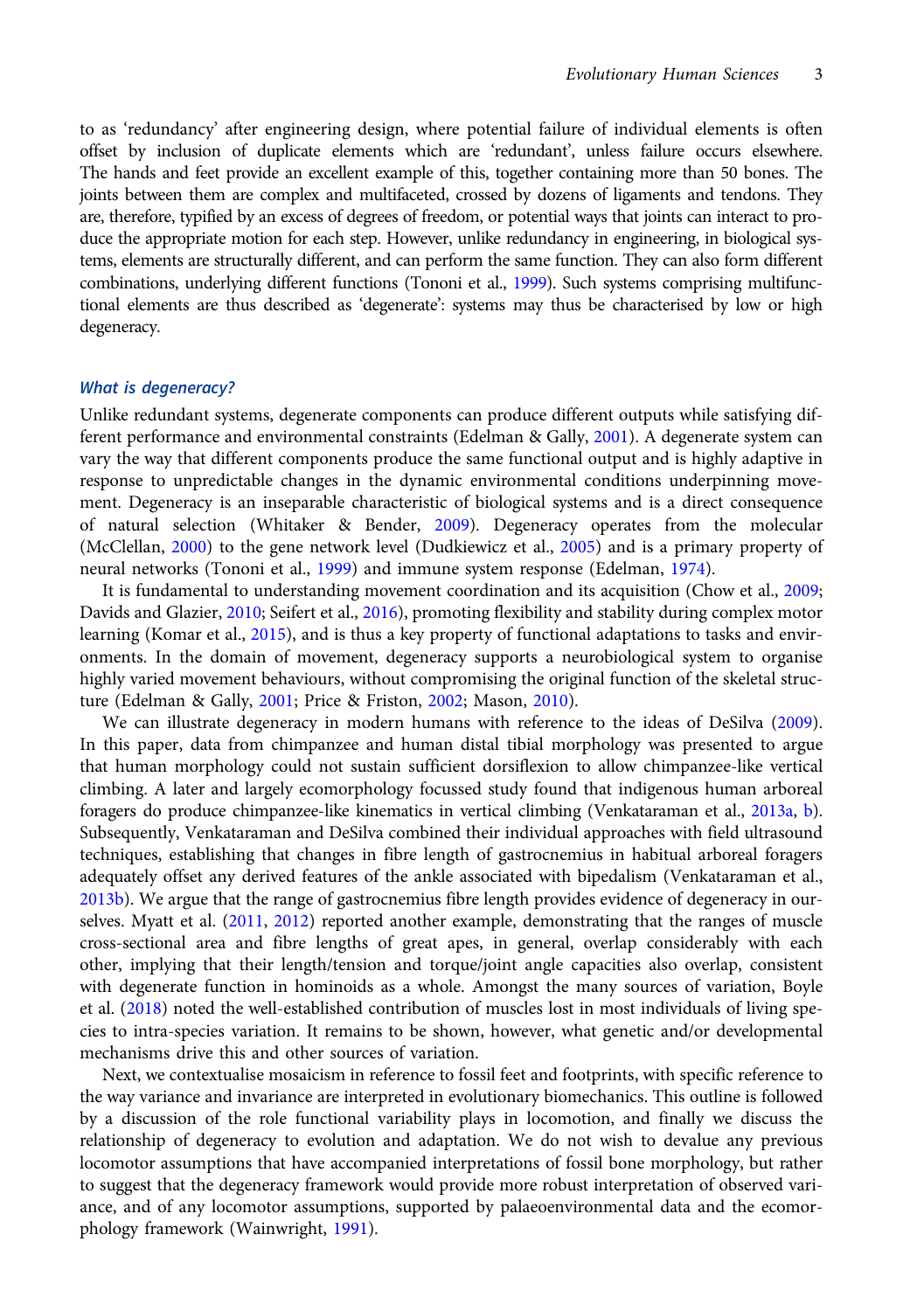# 3. Mosaicism

Mosaicism is a common term in palaeoanthropology, first introduced in reference to Archaeopteryx (de Beer, [1954\)](#page-14-0). It is applied to all anatomical regions (e.g. in the recent discussion of the Homo longi skull from Harbin (Ji et al., [2021](#page-15-0)) which is described as having: 'a mosaic combination of plesiomorphic and apomorphic features' (Ji et al., [2021,](#page-15-0) p. 1)). One of the earliest mentions of mosaicism in human evolution was by Day and Napier ([1964](#page-14-0)), referring to the 'Homo habilis' OH8 foot bones and OH7 hand bones from Olduvai Bed 1. Oxnard and Lisowski [\(1980\)](#page-17-0) disputed the conclusion of Day and Wood [\(1968](#page-14-0)) that the OH8 'Homo habilis' foot possessed human-like arches, and belonged to a biped, if not a striding biped, like us. They argued that the articular surfaces of the bones suggested that an arch was absent. Later, Kidd et al. ([1996](#page-15-0)) used the term mosaic, specifically to refer to function of the OH8 foot evidenced by multivariate analyses of 'biomechanically relevant features' (Kidd et al., [1996,](#page-15-0) p. 269). Discussions surrounding the Australopithecus sediba, and the much later Homo naledi feet, make extensive use of the term mosaicism, suggesting the individual may have practised a 'unique form of bipedalism with some degree of arboreality' (Zipfel et al [2011,](#page-19-0) p. 1417). For the foot of Homo naledi, Harcourt-Smith et al. (2015, p. 1) state that it is 'a unique mosaic previously unknown in the human fossil record'.

This tradition seems to combine uses of mosaicism to describe a combination of different functional features or adaptations. For the A. sediba hand, Kivell et al. [\(2011](#page-15-0)) continue the tradition of functional mosaicism between features which could be seen as adaptive for arboreal locomotion (such as curved digits) and features which might be seen as adaptive for a precision grip and perhaps toolmaking, such as shorter fingers and longer thumb. They make brief mention of the much earlier StW573, which also combines these manual features. Kivell [\(2015\)](#page-15-0), while not using the term mosaicism, argues that the H. naledi hand shows yet another distinct combination of morphological features not yet known in any other hominin.

In the above, joint shape and bone proportions are regarded as crucial evidence for function in both the hands and feet. Particularly in more recent papers, these anatomical features are held to indicate differences in bipedalism and most often differences in arboreal vs. terrestrial adaptation. There is an interplay between perceived locomotor similarity to humans in some features, but dissimilarity in others, and the concept that mosaicism exists in the degree of 'hominisation', and the extent to which features are plesiomorphic or apomorphic. In a helpful review of mosaicism, Parravicini and Pievani [\(2019\)](#page-17-0) acknowledged this interplay by recognising that their 'Mosaic type 1' ('hominin morphological instability'), characterises the complex morphology of the H. naledi hand and foot, and interacts with their 'Mosaic type 2' ('multiple phylogenetic trajectories for the same trait'), where H. naledi, A. sediba and Australopithecus africanus are seen as having different kinds of bipedalism. Mosaicism, however, has a far wider application: 'The concept of "mosaic evolution" […] refuted the notion of harmonious development by affirming that individual organs could have independent phyletic histories, despite the evident correlation of parts within any organism' (Gould, [1977,](#page-15-0) p. 234). Parravicini and Pievani ([2018](#page-17-0)) give the example of human language, which is not a single trait but a convergence of different traits with different evolutionary history: this type of mosaicism they term 'Mosaic Type 3'. Nevertheless, in hominin studies, the term mosaicism continues to be applied particularly to the hand and foot.

A recent review of foot evolution in relation to bipedalism, however, suggests that doubt is beginning to be expressed about the usefulness of the mosaicism concept: DeSilva et al. ([2018\)](#page-14-0) conducted an extensive cladistic analysis of foot-bone morphology based on individual bones, reaching similar conclusions to earlier studies on the existence of mosaicism in 'walking kinematics' and arboreality in different lineages. We do, however, recognise that particularly given small sample sizes, their cladistic analysis of individual bones may ignore overall equivalence in kinematics, via 'compensation' between morphologies of different bony elements. We argue that this is probably the case, and that mosaicism in all three forms simply reflects basic mechanisms of evolvability and ecological robusticity, based on biological variation from the level of the genome all the way to the level of functional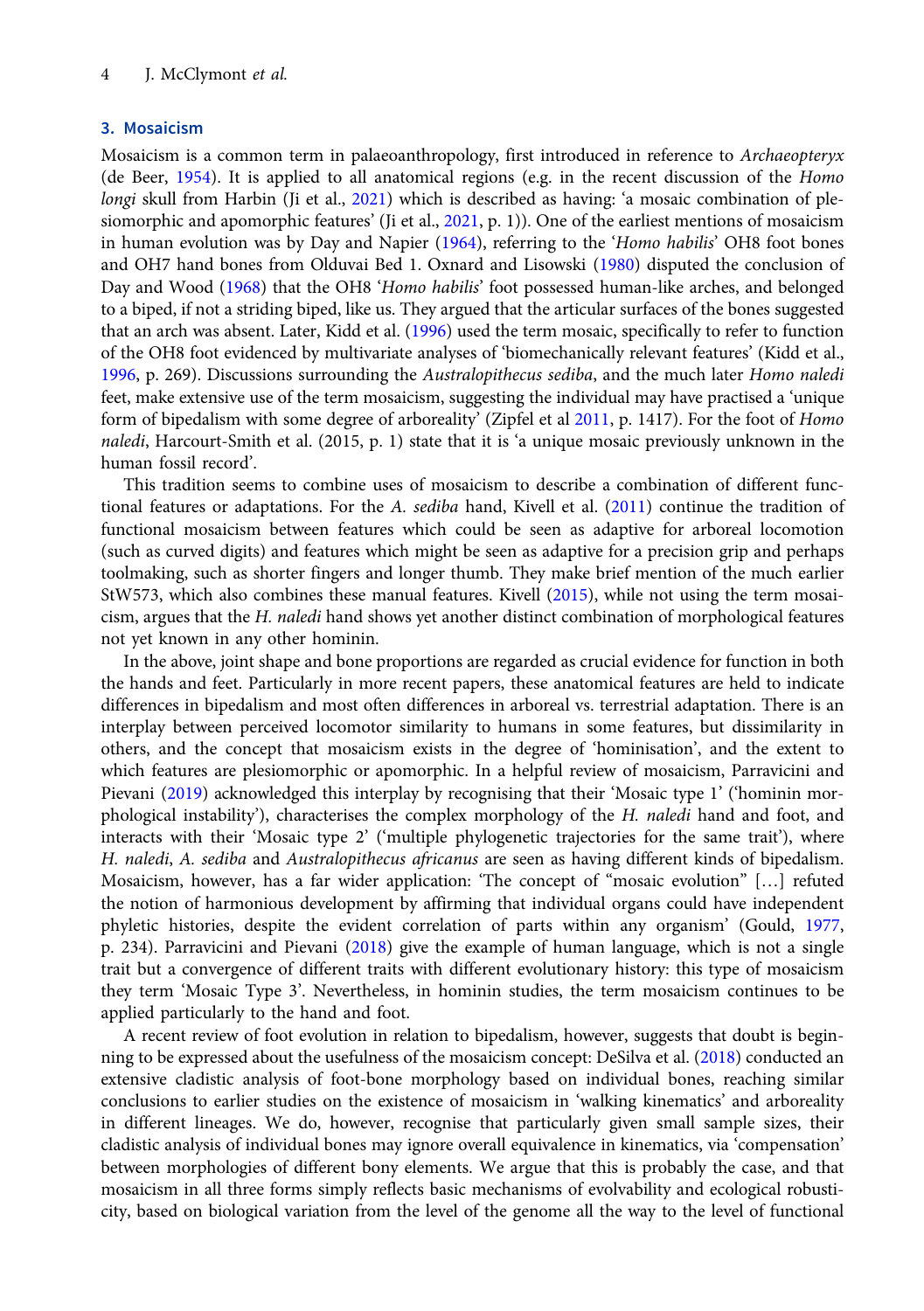behaviour. We propose that mosaicism in the hand and foot is simply a reflection or merely a literal description of the number of bones, the joints they make up and the ligaments and tendons crossing joints, which allow morphologically different bones to contribute to the same external function, and equally to contribute, in different ways, to other external functions.

### 4. How variance and invariance are treated in evolutionary biomechanical interpretations.

Griffin and Tversky [\(1992\)](#page-15-0) suggested that palaeontological research focusses on the 'strengths of the extremeness' of morphological difference, without a strong interpretive paradigm within which to interpret the observed extremeness. Given the depauperate nature of the fossil record, both in representations of species and in representation of the bony elements of individuals, a search for uniqueness has often prevailed over biological balance. This is exemplified by Spoor et al. ([2010\)](#page-17-0), in the naming of a new hominin genus and species Kenyanthropus platyops based on a single, taphonomically deformed australopith cranium. White ([2003](#page-18-0)) strongly (and we agree correctly) criticised this as an example of a lack of recognition of variation in palaeoanthropology. Surprisingly, however, the genus Kenyanthropus continues to be widely recognised. Equally, Brunet et al. ([2002](#page-13-0)) declared the 7 Ma Sahelanthropus tchadensis unequivocally hominin, based substantially on foramen magnum angle. This is despite the age of the specimen falling within the most generally accepted age range of the panin–hominin separation, based on molecular evidence (Jensen-Seaman & Hooper-Boyd, [2008\)](#page-15-0). More recently, however, Ruth et al. [\(2016\)](#page-17-0) reported that foramen magnum angle is not correlated with locomotor behaviour in rodents, strepsirrhine primates or marsupials, but again this has not led to Brunet et al.'s ([2002](#page-13-0)) claim being challenged.

# How philosophy, science and the 'covering law' model (mis-)shaped traditional understanding of variability

Assumed invariance is the product of a tendency towards biological determinism (Lewontin, [2001](#page-16-0)) that has traditionally constrained the interpretation of behavioural interpretations in palaeoanthropology. It is ironic that Darwin paid a significant amount of attention in his writings on evolutionary theory to reducing the emphasis on a 'group modal' perspective, in favour of a focus on variability within species (Darwin, [1871\)](#page-14-0). The lack of recognition of variability in palaeoanthropology recalls the Platonic 'ideal', whereby variation was long regarded as pathology. This conceptualisation of variability has shaped theoretical and scientific understanding, adhering to the philosophy of ancient Greece, informed by Plato, Aristotle and Socrates. To exemplify, Plato's dialogue, The Meno, seeks to explain knowledge, experience and understanding in humans with reference to internalisation of universals, kinds, types and templates which are used to organise meaning in the world. This philosophical approach has led to the dominance of the 'covering-law' model in theory and science, which emphasises the labelling and generic categorisation of phenomena in groups, overlooking the relevance and pertinence of contextually driven variability. Criticisms of the way that the covering law model neglected and mis-represented variability in complex systems are relevant and influential because they tend to 'dump context in favour of universals' (Riley & Turvey, [2004,](#page-17-0) p. 164). Riley and Turvey [\(2004\)](#page-17-0) correctly criticised this, because it neglects emergence in nonlinear phenomena (such as evolving limbs and bone structures) whose trajectories are historically dependent on initial conditions, context and discontinuities arising from constraints on their flow (as information constraining system dynamics of long timescales).

To exemplify the dominant influence of the covering law model, in 1935, a 'classic' study by Elftman and Manter claimed that there was a clear distinction between the feet of humans and those of other apes (represented only by a chimpanzee), with only the latter declared to have clear ground contact in the lateral midfoot (now termed a 'mid-tarsal break'), and so, a more posterior push-off than humans. This led to the Root model (Root et al., [1977\)](#page-17-0) of an ideal 'pes normalis' with a strongly expressed and largely permanent arch, stiff lateral midfoot and predominant hallucal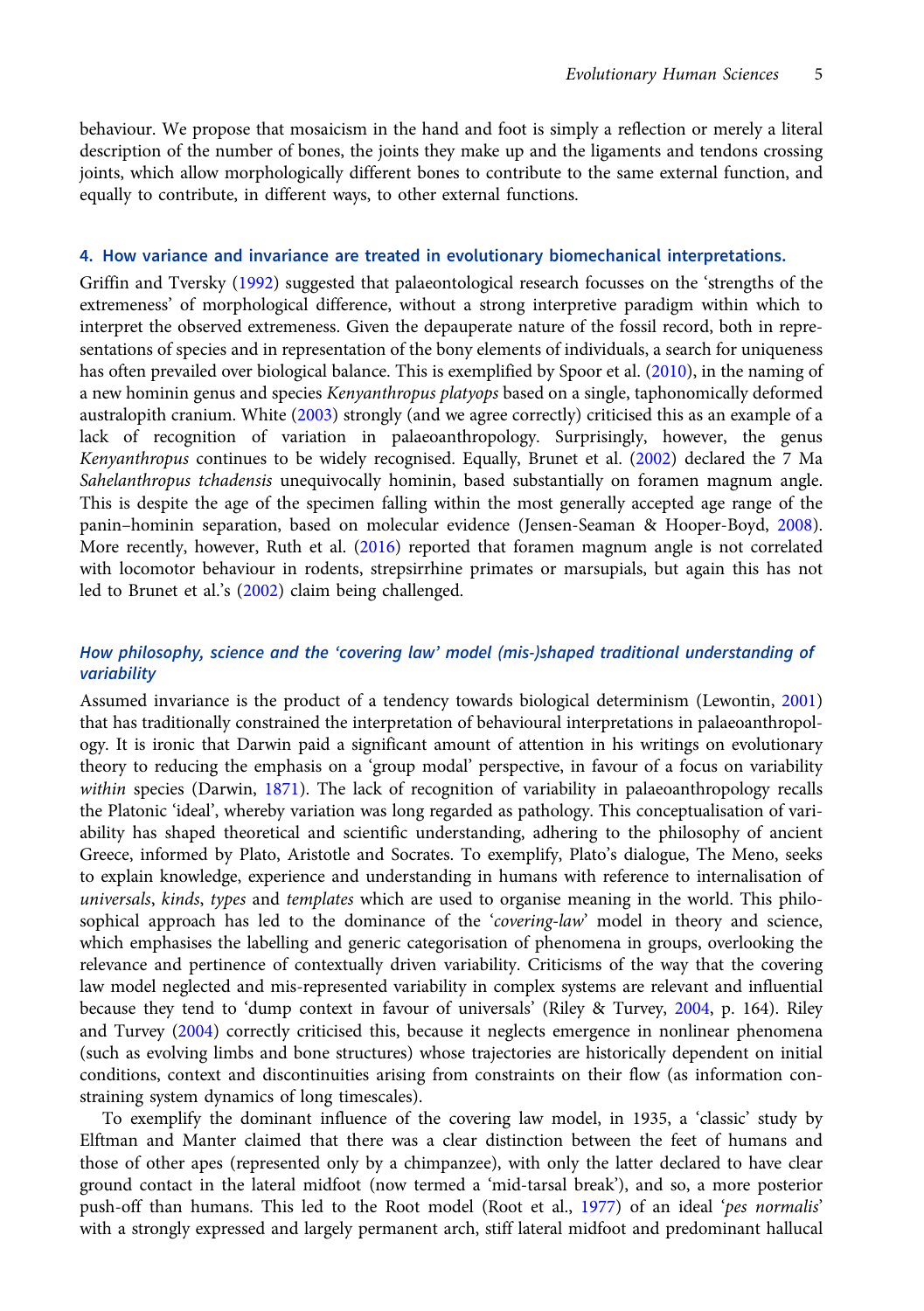toe-off. This model was later elaborated by Bojsen-Møller ([1979](#page-13-0)), who identified an interlocking mechanism of the cuboid peg matching a groove on the plantar calcaneus in humans, supporting a bony lateral arch. Neither hypothesis was tested in vivo, but both became embedded in podiatric, orthopaedic, anatomical and palaeoanthropological training, whereby performance departures from that 'ideal' were long assumed to be dysfunctional.

#### Disambiguating the Root model

Over the last 10 years the weight of evidence from experimental biomechanics has convinced many academics working with feet that the Root model is largely incorrect, and the vast variability in biomechanical parameters when testing the foot is relevant and significant to understanding of how functionality is driven by contextual constraints. This omission is now being addressed slowly but surely (see e.g. Nester et al., [2007a](#page-16-0), [b;](#page-16-0) Lundgren et al., [2008](#page-16-0), McClymont et al., [2016](#page-16-0); Morrison et al., [2017](#page-16-0), [2018;](#page-16-0) Price et al., [2018\)](#page-17-0). In vivo invasive kinematics and cadaver studies of foot bone motion have captured high variability in the range of motion in midfoot joints. Lundgren et al. [\(2008\)](#page-16-0) found so much functional variability in a sample of just six individuals that some had higher mobility proximal to the cuboid, while in others, higher mobility was distal to it. This level of interindividual variability in movement coordination has increasingly been observed and conceptualised in the movement sciences and biomechanics (see Glazier & Davids, [2009a,](#page-15-0) [b\)](#page-15-0). Midfoot flexibility in humans has been discussed in the orthopaedic literature, noting high flexion in the sagittal plane (Ouzounian & Shereff, [1989;](#page-17-0) Whittaker et al., [2011\)](#page-18-0), while substantial midfoot dorsi-flexion, indicating internal variation in midfoot mobility, is widely accepted in biomechanics (see e.g. Lundberg et al., [1989a](#page-16-0)–[c;](#page-16-0) Stacoff et al., [2000](#page-18-0); Arndt et al., [2004](#page-13-0); Arndt et al., [2007;](#page-13-0) Lundgren et al., [2008\)](#page-16-0). Caravaggi et al. [\(2016\)](#page-14-0) extended this concept further, towards foot–ground interaction, by demonstrating a statistical link between internal foot bone motion and plantar pressure (that is the pressure exerted externally against the substrate) and identified a high, but unexplained variance in plantar pressure.

While the Root model is now largely discredited in podiatric medicine, it has persisted within palaeoanthropology along with the treatment of variation as an unexplainable obstacle. For example, citing the Elftman–Manter/Bojsen–Møller/Root model, Jungers et al. [\(2009](#page-15-0)) claim that limited saliency in the cuboid peg from the LB2 Homo floriesiensis skeleton implies bipedal gait distinct from our own. Meldrum et al. ([2011\)](#page-16-0) claim that a line in a single footprint in the Laetoli G-1 trail (G-1/26) is evidence of a mid-tarsal break in Australopithecus afarensis. Contrarily, Ward et al. [\(2011\)](#page-18-0) interpreted features of a single fossil fourth metatarsal element of A. *afarensis* and the orientation of the proximal and distal ends, easily overlapping the human range, but not that of Pan or Gorilla, as showing proximo-distal torsion along the diaphysis. Furthermore, they interpreted its deep flat base and cuboid facets as demonstrating that the foot was functionally unable to produce a 'midtarsal break'. Again, DeSilva et al. [\(2010](#page-14-0)) studied the cuboid facets of StW 485 and StW 596 (two isolated MT4 elements from Sterkfontein), and described them as flat and distinctly different from the convex facet of African apes. From this comparison, they claim that this feature reflects a lack of midfoot compliance (as seen in chimpanzees).

Before the recent increase in fossil discoveries, McHenry and Jones ([2006](#page-16-0)) quantified the variability of great toe adduction via analysis of the encroachment of the metatarsal 1 facet on the medial cuneiform, both in extant hominoids and in two fossil hominins. Despite a hominin sample size of 2, the authors concluded that hominins were specialised for bipedalism based on their highly adducted and unopposable great toe. However, Zipfel et al. [\(2011\)](#page-19-0) compared the calcaneal morphology of the foot and ankle of A. sediba with five other great apes (their figure 4B), which latter formed loosely overlapping clusters, and found A. sediba to be grouped with the gorillas. The same is the case for a more recent study of the subtalar joint of A. sediba compared with eastern and western Gorilla, Pan, Hylobates, Pongo and modern Homo (Prang, [2016\)](#page-17-0), where a canonical variates analysis of nine talar and calcaneal variables shows a clear overlap in the standard deviations between species. An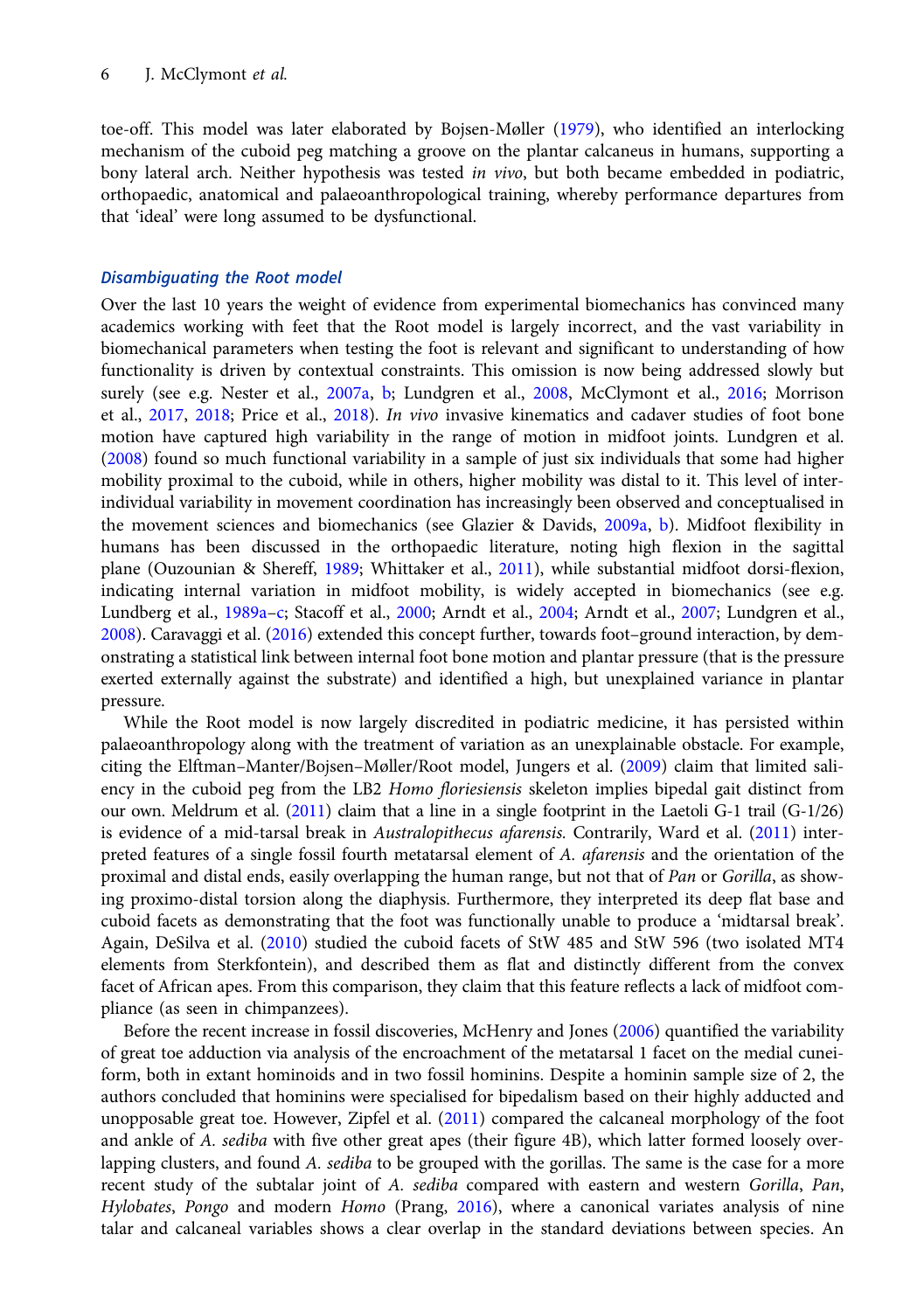excellent study by Dunn et al. [\(2014](#page-14-0)) documents high variation in western (Gorilla beringei) and eastern (Gorilla gorilla) talar morphology, suggesting a link between their morphology and their environment. With this notable exception, awareness of variation has otherwise not often been accompanied by a serious attempt to explain and interpret its role in movement, most likely because of a lack of a grounding theory upon which to hang such interpretations.

Caravaggi et al. ([2016\)](#page-14-0) demonstrated a direct statistical link between foot pressure topology and foot bone mobility. Mobile foot joints enable the exchange of force between the foot and ground in a smooth 'roll-over' motion (Caravaggi et al., [2016](#page-14-0)). This roll-over has been observed in all great apes studied to date (Bates et al., [2013a\)](#page-13-0). Inter-species comparison of pressure patterns of human, bonobo and orang-utan subjects revealed a clear overlap in the distribution and magnitude of pressure between these hominoid taxa (Vereecke et al., [2003;](#page-18-0) Crompton et al., [2010](#page-14-0); Bates et al., [2013a\)](#page-13-0). Humans, bonobos and orang-utans can all display either a so-called 'mid-tarsal break' or very low lateral midfoot pressure, owing to the high range of motion and variability between the tarsals, and between tarsal and metatarsal elements in great ape feet. While the habitual mean tendency of modern human midfoot mechanics is certainly one of a rigid lateral midfoot, compared with a more compliant midfoot in the other African apes, recent datasets have revealed consistently high variability in arch compliance (exhibited by high peak pressure) in the lateral midfoot of humans (Bates et al., [2013a](#page-13-0); DeSilva et al., [2013](#page-14-0)). Bates et al. [\(2013a](#page-13-0)) report high lateral midfoot pressures in their human sample, reporting observed overlap in relative midfoot pressure with other species of great ape (Pan paniscus and Pongo pygmaeus), as previously reported by Vereecke et al. ([2003](#page-18-0)) and Crompton et al. ([2010](#page-14-0)).

Fossil footprint trails have offered some hope of reconstructing the external function of the early hominid locomotor system. A recent contribution by Hatala et al. [\(2016](#page-15-0)) based on five of the intact 11 Laetoli G-1 prints (attributed to A. afarensis) claimed to identify functionally meaningful differences between the gait of the Laetoli G-1 trackmaker and that of modern humans. Their interpretation is focussed on supposed similarities to footprints made by chimpanzees during bipedal locomotion and they argue that the Laetoli G-1 track maker walked with a more flexed knee posture than modern humans. Crucially, however, as pointed out by Bennett et al. [\(2016](#page-13-0)), they did not register the Laetoli, chimpanzee and human footprints to each other, which involves the stacking and alignment of each of the footprints' topological surfaces, enabling direct, statistically robust, topological comparisons (Pataky & Goulermas, [2008;](#page-17-0) Pataky et al., [2008](#page-17-0); Crompton et al., [2012;](#page-14-0) Bates et al., [2013b](#page-13-0); McClymont et al., [2016](#page-16-0)). In line with previous studies, Hatala et al. [\(2016\)](#page-15-0) subjectively selected 14 'functional' points on each plantar surface based on anatomical markers for comparison. Such 'region of interest' comparisons are common in the literature (see, e.g. Hughes et al., [1991](#page-15-0); Rosenbaum et al., [1994](#page-17-0); Zhu et al., [1995](#page-19-0); Kernozek et al., [1996](#page-15-0); Brown & Mueller, [1998](#page-13-0); Drerup et al., [2001](#page-14-0); Burnfield et al., [2004](#page-13-0); Segal et al., [2004](#page-17-0); Taylor et al., [2004;](#page-18-0) Warren et al., [2004](#page-18-0); Yang et al., [2005;](#page-18-0) Shu et al., [2010](#page-17-0); Paton et al., [2011;](#page-17-0) Barn et al., [2015;](#page-13-0) Howcroft et al., [2016;](#page-15-0) Wallace et al., [2021](#page-18-0)), and while Hatala et al. [\(2016\)](#page-15-0) chose to compare 14 points rather than the three to 10 units compared in the above-cited studies, we suggest that the two methods can lead to similar inaccuracies in results. Anatomical masking breaks the plantar surface into subjectively defined regions, reducing the naturally occurring functional appearance of pressure patterns, and fails to account for the plantar surface as it exists in reality, i.e. a single functional unit. Research has shown that masking can conflate or even reverse statistical interpretations when compared with pixel-by-pixel analyses (Pataky et al., [2008\)](#page-17-0). Furthermore, it has been shown that longer walking sequences provide more stable measures of variability (Gök et al., [2002;](#page-15-0) Barker, [2006](#page-13-0)) and that a high number of data points or steps is needed in order to capture the naturally occurring levels of habitual variation. McClymont and Crompton ([2021\)](#page-16-0) recently demonstrated that some 200 consecutive pressure records, collected from a pressuresensitive treadmill, are necessary to statistically characterise an individual's habitual plantar pressure pattern. We accept that this requirement is not achievable in many cases given differing access to equipment, age and pathology.

In a recent comparative analysis, we reported a comparative pedobarographic statistical parametric mapping analysis of the footprint trails from the following sites: Laetoli (probably made by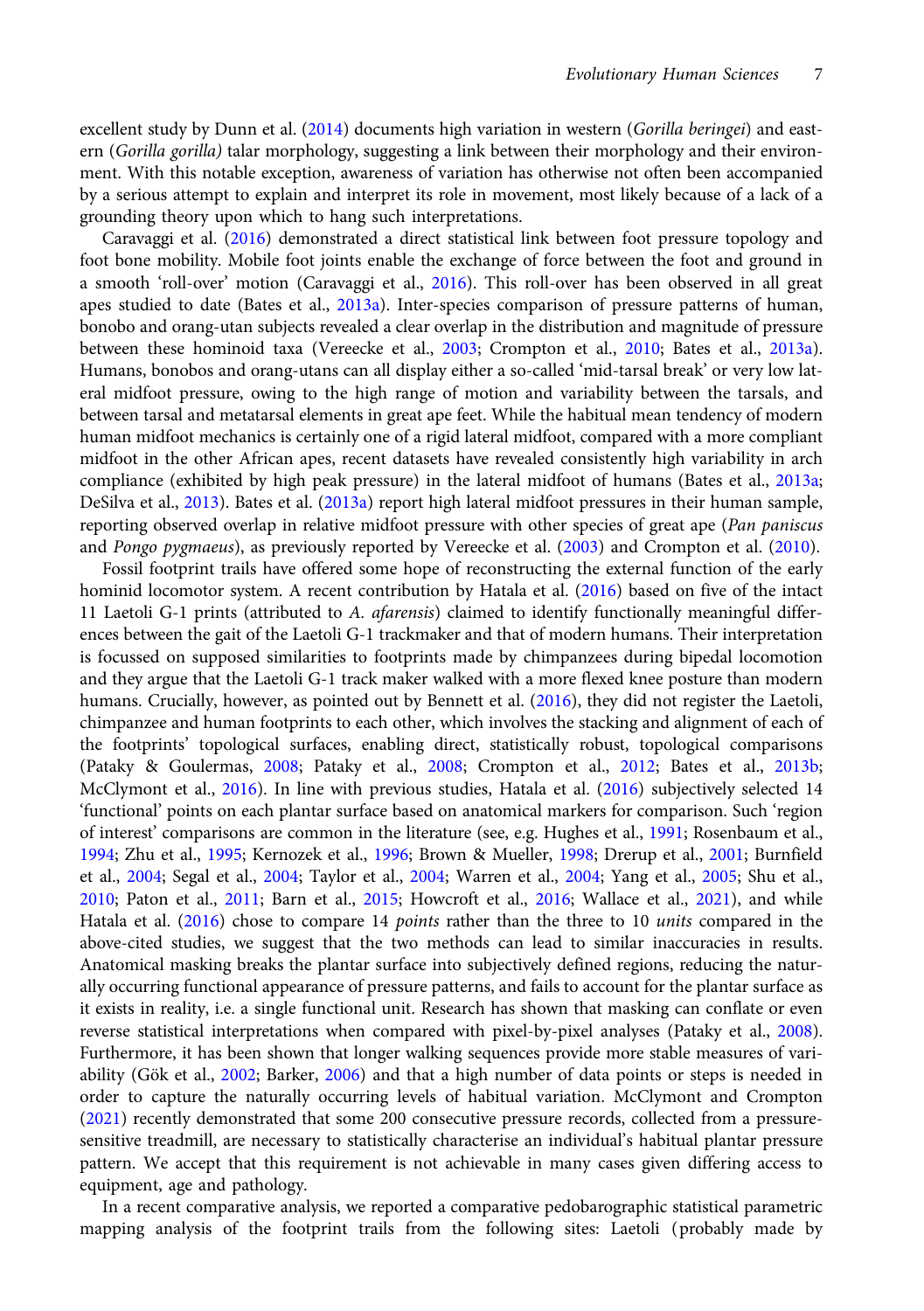A. afarensis), Ileret (probably made by early Homo), Walvis Bay, Namibia (made by subrecent Homo sapiens) and a modern human sample (McClymont et al., [2021\)](#page-16-0). Both the Laetoli and Ileret footprint trails show a significant difference from the modern human sample, evidenced by a deeper impression under the region of the medial arch. Yet when the Laetoli and Ileret prints are compared with the anatomically modern human footprints from Namibia, the Ileret prints show a small area of statistically significant difference in the medial mid-foot, i.e. a deeper impression. However, there are no statistically significant differences when compared with the mid-foot of footprints made by habitually unshod (Namibian) recent humans and our 11-print Laetoli dataset. That differences in relative midfoot footprint depth are greatly reduced (and in the case of Laetoli, eliminated) when early Homo (Ileret) and Australopithecus (Laetoli) are compared can be understood in the context of a previous study of foot pressures in habitually unshod modern populations. This observation revealed such individuals to have functionally lower medial longitudinal arches on average than modern, Western individuals (Willems et al., [2017](#page-18-0)). In other words, it appears that habitual shoe-wearing artificially induces a higher medial arch, more similar to the ideal 'pes normalis' of the Root model.

Bates et al. [\(2013b\)](#page-13-0) reported that experimental and modelling studies of the relationship of footprint depth to footprint morphology show a clear tendency for deeper prints to have relatively deeper impressions under the forefoot. It is, therefore, likely that the statistically significant differences between the Laetoli G-1 and Ileret prints are attributable to the greater overall footprint depth at Ileret, where moisture content is likely to have been higher and the sediment correspondingly weaker in strength (Bennett et al., [2009\)](#page-13-0). Similarly, the relatively greater number of deep prints from Namibia (i.e. those from wetter substrate contexts) could readily account for a deeper hallux impression than Laetoli. Based on the nature of footprint formation, and the relative depths from each site, we argue that there is no evidence of detectable functional differences in foot (and hence upper body) biomechanics between the Laetoli G-1, Ileret and Namibian footprint trails.

The pixel-level statistical analysis presented here agrees with the finding of Bennett et al. ([2016](#page-13-0)) based on the depth profiling of registered prints. Here, we interpret the lack of any statistically significant differences between fossil footprint sites as evidence of high redundancy and locomotor plasticity in the hominins, driven by neurobiological degeneracy and substrate effects (Bates et al., [2013b;](#page-13-0) McClymont et al., [2021](#page-16-0)). The classic interpretation of fossil footprints claims that differences (or invariance) in morphologies between species creates different internal loading patterns, producing a different print topology. Given the overlap between great apes we have noted above in foot pressure and that substrate texture is the prime formative influence in footprint creation, we argue that the functional differences gleaned and extrapolated to lower and upper body posture and locomotor practice (Hatala et al., [2016](#page-15-0)) are a false positive, i.e. inferring an experimental effect when none actually exists (Pataky et al., [2016](#page-17-0)), in this case, the error of inferring internal and external mechanical differences from external topology alone.

Given that some 200 walking cycles on a pressure-sensitive treadmill are necessary to characterise an individual's habitual foot pressure (McClymont & Crompton, [2021\)](#page-16-0) and the substrate effects of making footprints noted by Bates et al. ([2013b](#page-13-0)) and Bennett et al. [\(2016\)](#page-13-0), we regret that there seems little hope of correctly interpreting fine functional details such as midfoot characteristics, or the extent of lateral-to-medial force transfer from early hominin footprints. Only the most unambiguous features of trails are likely to yield high-quality biomechanical signals, e.g. the relatively greater depth of impressions under the heel than the metatarsal heads (forefoot) in Laetoli G-1 does indeed provide a signal of upright locomotion rather than 'bent-hip-bent-knee' gait (Crompton et al., [2012](#page-14-0)). Otherwise, the Laetoli prints can only be taken as reflecting the locomotor plasticity available to the track maker at 3.3 Ma.

A recent review article by Wood and Boyle [\(2016\)](#page-18-0) suggests clear evidence for species-level distinctions in morphology between, e.g., Australopithecus anamensis and A. afarensis, but simply calls for palaeontologists not to be 'over-confident' in interpretations of fossil remains. Similarly, Ward and Middleton (2016) report more substantial variation in thoracic shape in anthropoids (including humans) than previously expected. They found that the upper rib cage shows only a weak link to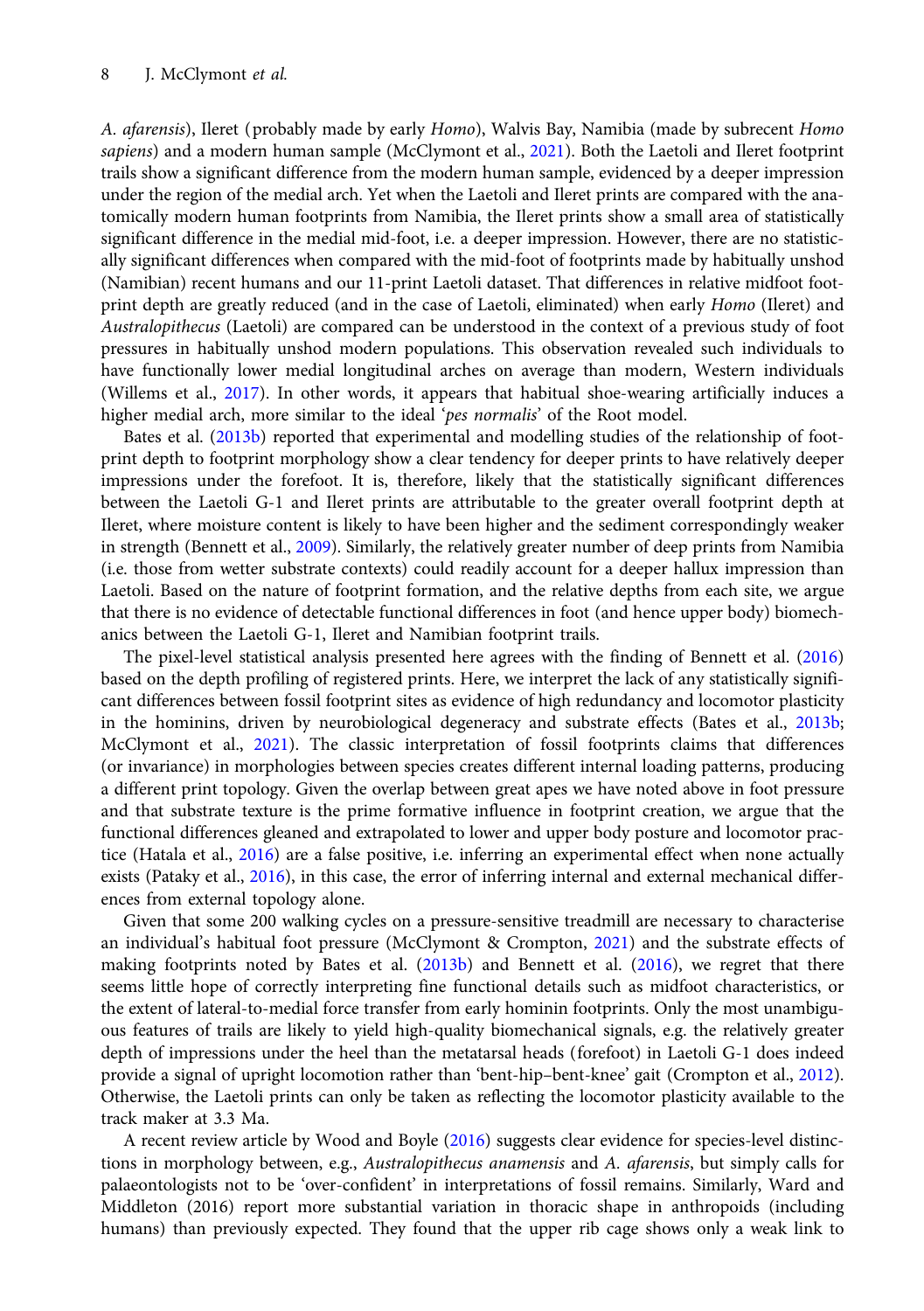locomotion, and the lower rib cage shows a closer link to pelvic morphology than to upper rib cage morphology, and simply conclude that variability needs to be taken into consideration more seriously in studies of locomotor evolution. Again, Marigó et al. ([2016\)](#page-16-0) quantified inter-subject variability in the morphology of the calcanei and astragali of a middle Eocene primate, Anchomomys frontanyensis, to assess its phylogenetic position compared with other crown strepsirrhines. They demonstrate a large statistical overlap in linear metrics of morphology within crown strepsirrhines, both living and fossil; however, this was not explained further. Similarly, Boyle et al. ([2018](#page-13-0)) showed extreme variability in the lateral plantar process of the calcaneus, overlapping with G. gorilla, P. troglodytes, A. sediba and A. afarensis (A.L.333-8), concluding that the variability might signal normal variation, locomotor diversity or two independently evolving adaptations for heel strike in two different hominin lineages. More recently, Marigó's team report high variability in humeri of Adapiformes (Eocene primates), concluding that high morphological variability suggests that 14 different locomotor repertoires were used by different species (Marigó et al., [2020](#page-16-0)). Similarly, Drapeau and Harmon ([2013](#page-14-0)) plot, but do not explain, the considerable overlap of metatarsal head torsion in their dataset of monkeys, nonhuman apes, humans and australopiths, rather simply attributing variation to differences in locomotion. Tsegai et al. [\(2018a](#page-18-0), [b\)](#page-18-0) compared trabecular patterns in humans and chimpanzees, and found that while trabecular bone volume fraction shows differences between forelimb and hindlimb in humans and chimpanzees, this parameter did not clearly reflect locomotor loading, whilst degree of anisotropy was more likely to reflect locomotor loading than species. Care is thus required in interpreting what otherwise appears to be a promising measure by which to relate locomotor activity to species in isolated fossil bones. While in the above studies, variation has at least been acknowledged, the observed variation can be explained by plasticity and degeneracy.

### 5. Locomotor variation

As observed by Bock ([1994](#page-13-0)), robust interpretations of evolutionary adaptations should be 'nomological', that is, regardless of system structure or composition, underlying phenomena should be explained by similar abstract principles. For example, the natural laws of physics underlie a system's capacity to maintain stability during dynamic movement. During locomotory activity, natural selection drives the adaptation of interactive hard and soft tissue configurations that enhance performance relative to the constraints of a specific environment, and each may be studied and distinguished between species (Laland et al., [2015\)](#page-15-0). This is one of the core assumptions of the Extended Evolutionary Synthesis, termed 'reciprocal causation', whereby: 'organisms shape, and are shaped' equally (p. 2, Laland et al., [2015\)](#page-15-0) by selective and developmental environments. Thus, developmental and niche diversification works with natural selection in determining the rate and direction of adaptations (Laland et al., [2015\)](#page-15-0). In particular, the relatively new field of ecomorphology seeks to explain the covariation of ecology and morphology (Winkler, [1988;](#page-18-0) Wainwright, [1991](#page-18-0)). This field has particularly clear applications to Primates, since they are typically large-bodied and predominantly arboreal, thus, ensuring stability and fall avoidance during locomotion is likely to be naturally selected for in arboreal apes. Vertebrate gait is characterised by variable fluctuations in stride index parameters that functionally stimulate stability during locomotion (Grillner, [1985;](#page-15-0) Arutyunyan et al., [1968;](#page-13-0) Davids et al., [1999](#page-14-0); Dingwell et al., [2001;](#page-14-0) Jordan et al., [2007a,](#page-15-0) [b\)](#page-15-0). The rhythmic, alternating activity of the inverted pendulum, for example, becomes a major factor in stability of both bipeds and quadrupeds. Local dynamic stability measured by variability in human walking parameters has been revealed as a predictor of the likelihood of fall injury (Calandre & Conde, [2005](#page-13-0); Lockhart & Liu, [2008](#page-16-0)). It may, thus, reasonably be assumed to be naturally selected for in humans as well. A stable gait is defined as one during which the individual does not fall over, despite perturbations (Dingwell et al., [2001;](#page-14-0) Bruijn et al., [2013](#page-13-0)). In primates and other arboreal species, stability of branch support itself is an important parameter to contend with.

Bernstein ([1967,](#page-13-0) p. 234) referred to the importance of movement organisation describing it as 'repetition without repetition', in order to enhance the functionality of behaviour. A seminal insight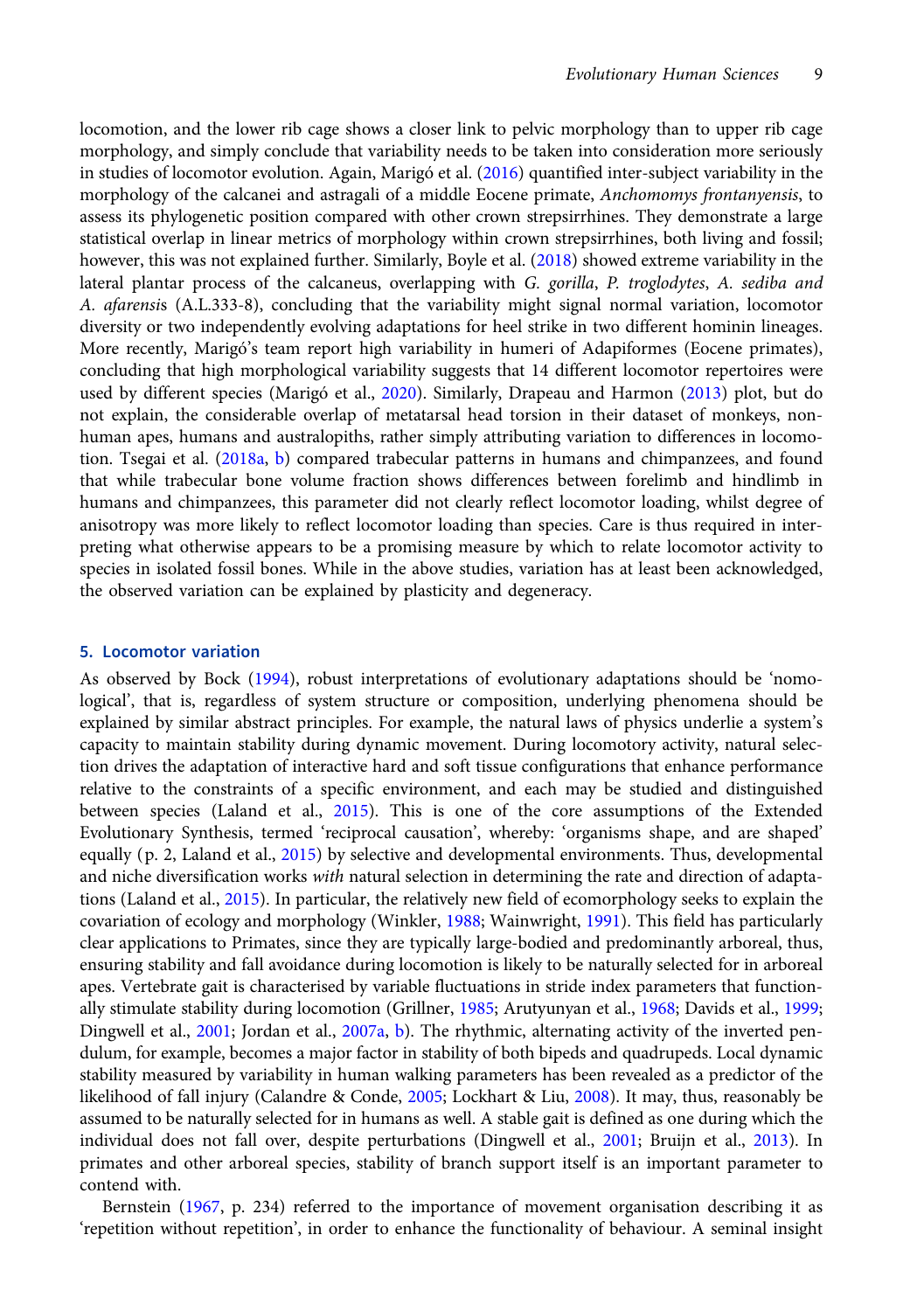of Bernstein ([1967\)](#page-13-0) was that movement organisation is 'function specific', not 'muscle specific', the latter being a dominant idea in the neuroanatomically dominated Russian movement science theory for many years. According to his insights, movement (re)organisation is temporarily assembled from system degrees of freedom to adaptively (re)produce a specific, intended task outcome, under varying task constraints (Bernstein, [1967;](#page-13-0) Latash et al., [2002](#page-16-0)). In all animal locomotion, the coefficients of variation of step-length and step-width change with time, and relative to external and internal constraints (Bernstein, [1967](#page-13-0); Alexander, [1984;](#page-13-0) Bock, [1994](#page-13-0)), naturally facilitating adaptative stepping. This, step-to-step strategy varies to allow for anticipated or unexpected perturbations and changes in speed, slope, surface and substrate compliance. Thus, each step is uniquely organised to resist internal (Su & Dingwell [2007](#page-18-0); Byl & Tedrake [2009\)](#page-13-0) and external perturbations (Harris & Wolpert [1998;](#page-15-0) Faisal et al., [2008\)](#page-15-0). The standard coefficient of variation equation (CV = $\alpha/\mu$ ), however, is not a measure of functional stability in a moving system (Dingwell et al., [2001](#page-14-0); Bruijn et al., [2013;](#page-13-0) van Emmerik et al., [2016\)](#page-18-0), rather, the distribution (or range) of a parameter about the mean. Differences in the coefficient of variation of step kinematics are relatively small: for example, only a few per cent increase or decrease in parameter change will occur, signifying the finely tuned nature of motor control mechanisms that regulate the basis of an uninterrupted, continuous gait pattern (Gabell & Nayak, [1984](#page-15-0); Hausdorff et al., [1997;](#page-15-0) Alexander, [2013;](#page-13-0) Terrier and Schutz, [2005](#page-18-0); Jordan et al., [2007a,](#page-15-0) [b;](#page-15-0) Vaillancourt et al., [2004](#page-18-0)).

We have noted that in palaeoanthropology a change in midfoot function is often regarded as the hallmark of human evolution: the transition to terrestrial bipedality (e.g. Ward et al., [2011](#page-18-0)). As humans walk faster, approaching the walk–run transition at some 1.88 m s<sup>-1</sup>, the plantar aponeurosis (apparently a derived feature in hominins, see e.g. Crompton et al., [2010](#page-14-0)), pre-tenses prior to heel strike, collapsing through mid-stance and reaching maximum tension through to late stance phase (Caravaggi et al., [2016\)](#page-14-0). The arch-stiffening mechanism is speed dependent, but this feature does not appear to be reflected by variability in plantar pressure, which has been shown to be independent of speed (McClymont et al., [2016\)](#page-16-0).

#### 6. Degeneracy and evolution

When degeneracy is low in a complex adaptive system, many different elements can affect output in a similar way, but do not have independent effects. In highly degenerate systems, many different elements can affect output in a similar way, but also have independent effects, and may be recruited by different systems, to achieve different tasks. Edelman and Gally ([2001\)](#page-14-0) showed that degeneracy is expressed at many different levels of biological organisation, from the genetic code itself, through levels including protein folding, metabolism, diet, cell signalling, synaptic plasticity, body motion, skill acquisition, motor learning and language. Thus, they argued, degeneracy is both necessary for, and an inevitable outcome of, natural selection. Based on Complex Adaptive Systems modelling, Whitaker and Bender [\(2009](#page-18-0)) argued that at all levels from the genome to locomotor behaviour, degeneracy is a source of robusticity, positively correlated with complexity, and yet increases adaptability and evolvability. In turn, evolvability is a requirement for complexity, and increased complexity enhances robustness [\(Figure 1\)](#page-11-0). Whitaker shows that this relationship is demonstrated by cryptic genetic variation, which is made possible by system robusticity in natural selection, as well as by genetic regulatory networks and thus evolution itself. In simulation experiments, Whitaker and Bender [\(2009](#page-18-0)) showed that purely redundant systems have very low evolvability. In contrast, degenerate, and thus only partially redundant, systems display orders-of-magnitude-higher evolvability.

Thus, the feet of primates, by retaining a highly degenerate structure, optimise both robustness in complex environments (such as the mixed woodland/grassland environments occupied by early hominins) and evolvability in cases of climatic and environmental change, which characterised much of East and South Africa since the late Miocene. We argue that rather than interpreting the structure of early hominin feet as a mosaic of human-like and nonhuman-ape-like characteristics, degeneracy allows us to conceptualise how feet, such as those of A. sediba, are admirably adapted to unstable environmental conditions, while able to sustain capability within the range of immediately available habitats.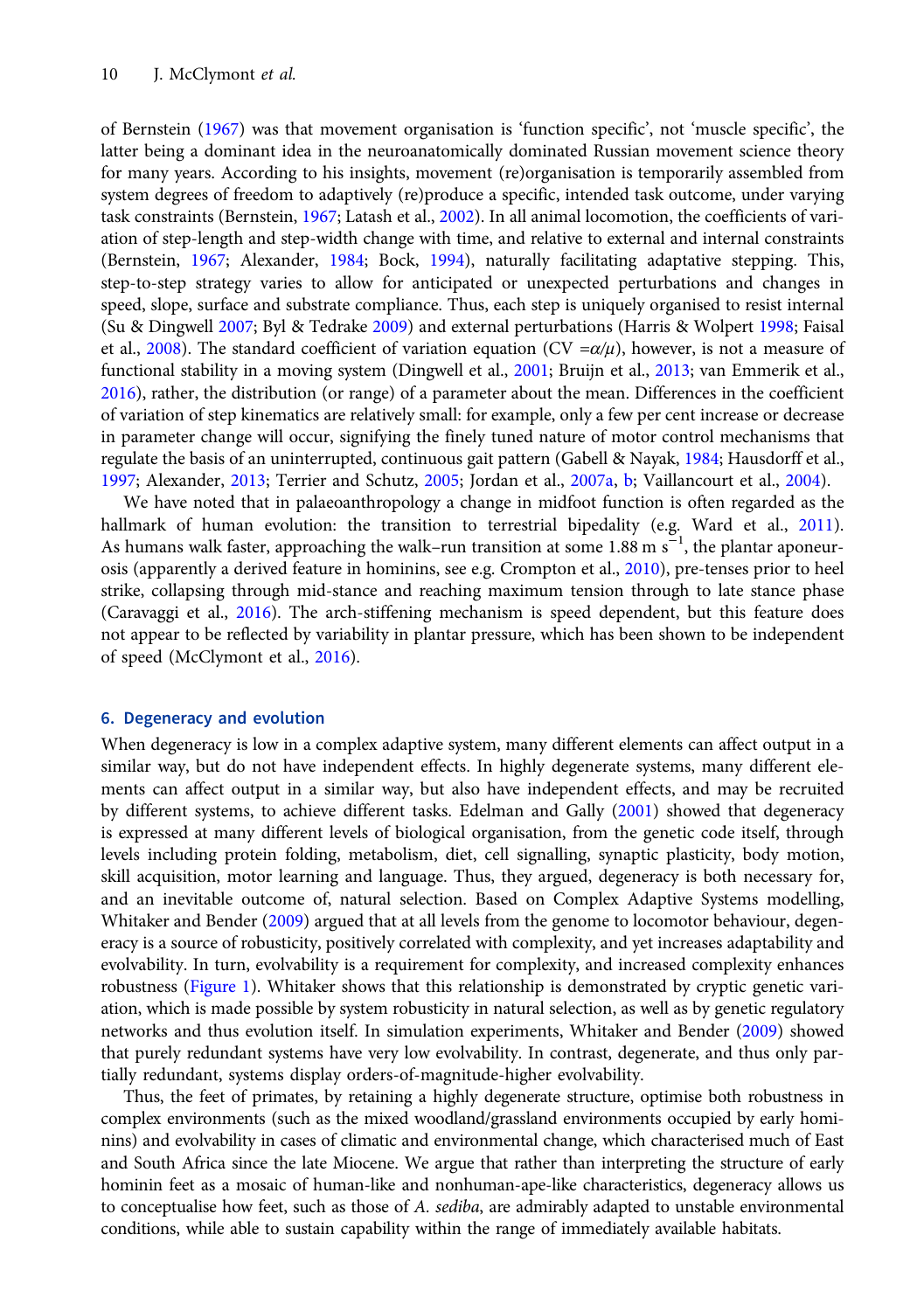<span id="page-11-0"></span>

Figure 1. An example of the functional relationships between degeneracy, complexity, robustness and evolvability, after Whitaker and Bender [2009](#page-18-0).

Similarly, the degeneracy equally evident in the hand would have allowed early hominins to use the hand both in a support role, in arboreal contexts, and in manipulation, in terrestrial contexts. When performing in complex, dynamic performance environments, Rein et al. ([2010](#page-17-0)) showed that skilled basketball players, for example, can exploit two to six distinct patterns of joint coordination to shoot at the same target from different distances. Seifert et al. [\(2014](#page-17-0)) demonstrated that expert ice climbers also show higher levels of system degeneracy, namely a greater range of coordination patterns, than novices, allowing them to exploit grip opportunities in the ice much more effectively. Similar phenomena have been observed when expert musicians are compared with novices (Verrel et al., [2013](#page-18-0); Slater [2020](#page-17-0)). Such studies have substantial relevance to the skills involved in stone tool manufacture. Bardo et al. ([2018](#page-13-0)) used modelling approaches to assess biomechanical potential for toolrelated behaviours, observing that the orang-utan hand performed poorly compared with that of humans and gorillas, requiring higher muscle forces for a similar range of motion. They found that the hand of A. sediba, however, would have had the potential for stone tool use, and perhaps manufacture, suggesting that prehensive capability had become more important to these individuals than stable grasping of larger vines and branches, consistent with the suggestion of Bardo et al. [\(2018\)](#page-13-0).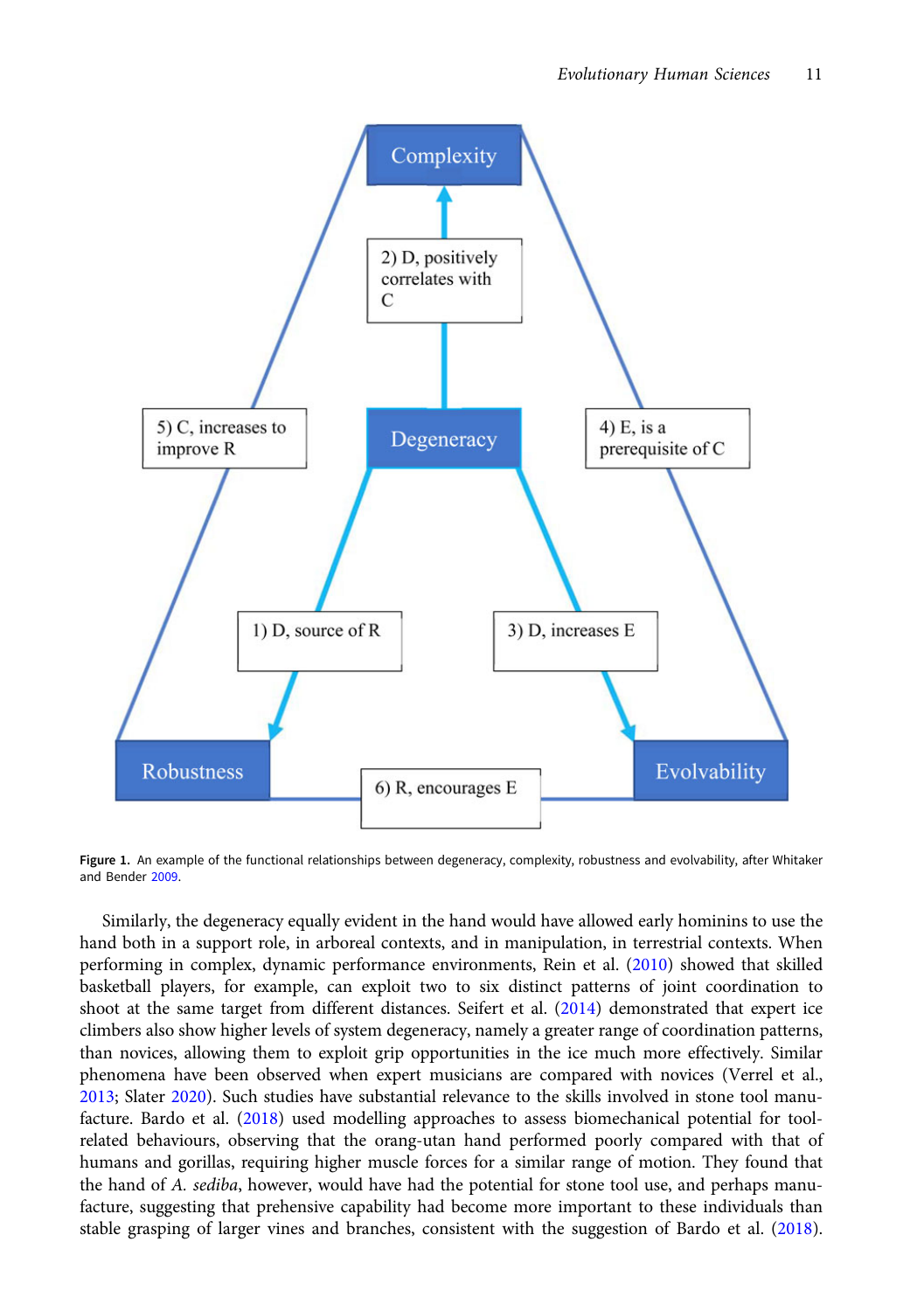Unspecialised hands appear to have higher capacity for fine prehension, but, by analogy to the above, we suggest also for development of expertise, in individual tool-making hominins. Thus, humans who begin to knap tools would have low degeneracy in terms of joint coordination, only enhancing degeneracy progressively as their expertise improves.

High variability in morphology is an in-built mechanism of natural selection, which, in hominoids, with their unspecialised extremities, facilitated a sustained capacity to use affordances of both arboreal and terrestrial terrains in the changing environments of the late Miocene and Pliocene. Even for late Plio-Pleistocene environments, where substantial savannah had appeared, Anton et al. ([2014\)](#page-13-0) noted the potential role of highly diverse habitats, affecting speciation opportunities favouring hominin adaptive versatility. Local habitat mosaicism, which would also offer high biodiversity, is typical of protohominins and early hominin environments, as in the palaeoenvironments attributed to Sahalanthropus tchadensis (Brunet et al., [2002;](#page-13-0) Brunet, [2002](#page-13-0)), 7 Ma, from Chad, which are described as being akin to the Okavango Delta (Central Kalahari, Botswana; Brunet, [2010](#page-13-0)). Such complex environments would also be expected to exert selective pressure for 'adaptive versatility', or as we refer to it, locomotor plasticity, driven by inherent system degeneracy.

# 7. Conclusions

Our analysis and commentary suggest that variability and variance in the fossil record present a history in bone of the different kinematic solutions available in highly degenerate, complex and adaptive, primate postcranial systems. In this paper we have suggested how the concept of degeneracy could underpin a new interpretive paradigm for explaining observed variability in fossil elements, fortifying interpretations of possible locomotor behaviours. We also suggest that using a degeneracy framework to conceptualise human movement systems as complex adaptive systems encourages a move away from a reductionist perspective in studying neuroanatomical components in isolation of the affordances available in the surrounding environment. The current frequency of use of the term 'mosaicism' demonstrates the unfamiliarity that palaeoanthropologists have with the concept of variability, at many levels of analysis. This is understandable, considering the small sample sizes available, and the historically negative connotations of variability. Nevertheless, given the complexity of the foot, we find it essential to anchor locomotor and functional interpretations of the observed variability in systems biology, specifically harnessing the framework of neurobiological degeneracy. The observed variability in foot bone morphology across great apes and in early hominin feet should similarly be interpreted in terms of high levels of degeneracy in the foot complex, selecting for locomotor plasticity.

We have provided evidence from the foot – one of only two structures in the body that can interact directly in contact with the environment during locomotory movement – that variability is inherent to functional biological movement, enabling adaptable and flexible locomotor behaviours in rich and varied terrains.

We have argued that the observed variability in the fossil record can be understood more completely when using the theory of neurobiological degeneracy. Degeneracy can explain not only the observed variability in biomechanical parameters, but also the observed morphological overlap in hominin fossil and primate species. Functional variability in the foot has been a selective target in hominoids as a whole, and in hominins in particular, as a key component of overall locomotor plasticity and degeneracy.

The main implications for the palaeontological literature are that using the theory of degeneracy provides a cohesive, interpretive framework that may be beneficial in: (a) (re)interpreting the observed variability and overlap between hominoid fossil and extant species, and (b) providing a more robust understanding of evolutionary pressures that shaped structurally complex organs, such as the hominoid and hominin foot, and the mechanisms which retain both evolvability and robusticity, than those currently conceptualised as mosaicism.

Acknowledgements. We thank Christine Janis for a critical review of an early version of this paper.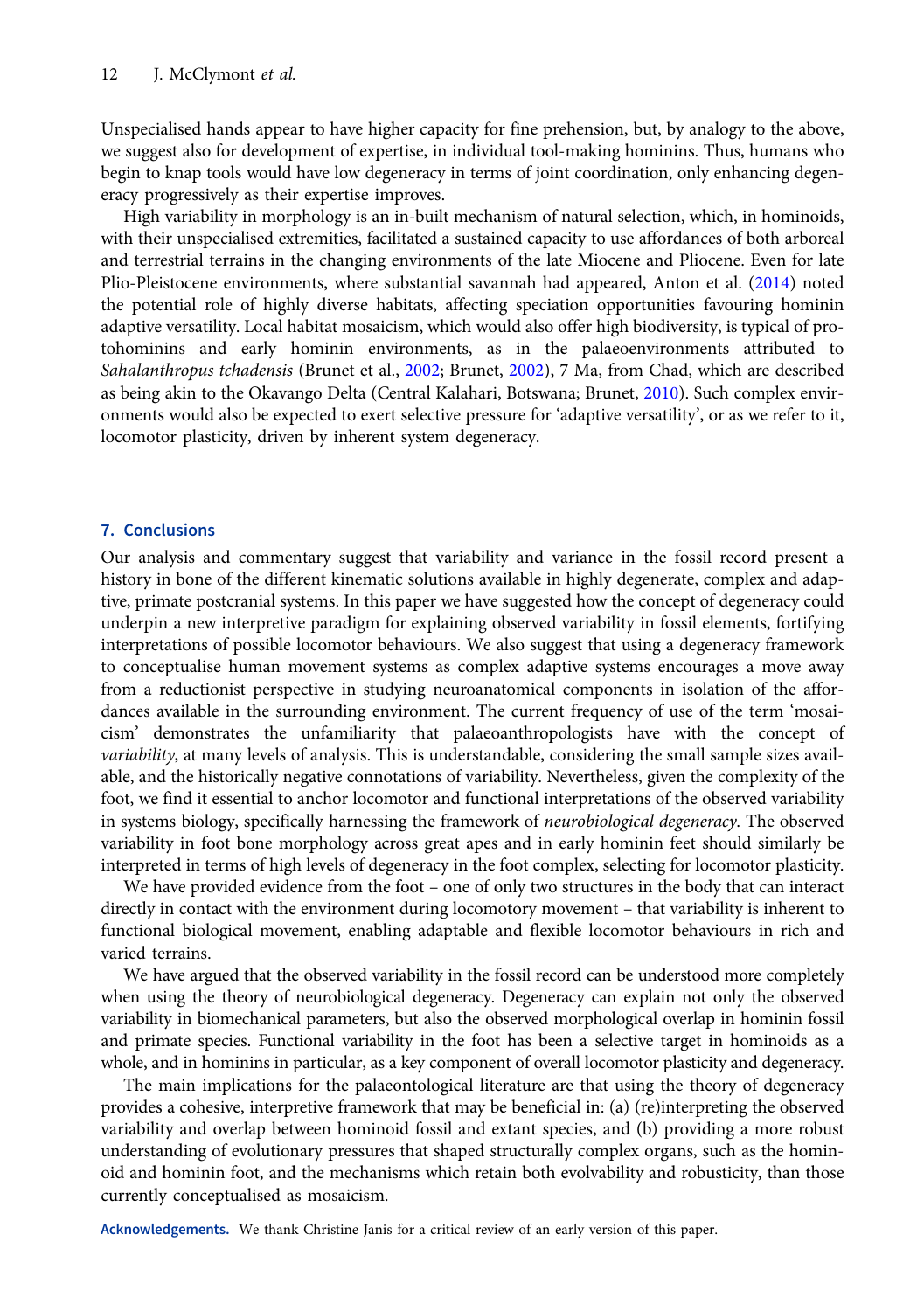<span id="page-13-0"></span>Funding. RHC's contribution to this study was made under an Emeritus Fellowship from the Leverhulme Trust: EM-2017-010\2. Otherwise, this research received no specific grant from any funding agency, commercial or not-for-profit sectors.

Competing interests. The authors report no competing interests.

Data availability statement. This is a review paper and does not rely on primary data

Author contributions. JMcC conceived the idea resulting from discussion with the second author and authored and reviewed the manuscript. RHC authored and reviewed manuscript drafts, KD reviewed manuscript drafts.

#### References

- Alexander, R. M. (1984). Stride length and speed for adults, children, and fossil hominids. American Journal of Physical Anthropology, 63(1), 23–27.
- Alexander, R. M. (2013). Principles of animal locomotion. Princeton University Press.
- Antón, S. C, Potts, R., & Aiello, L. C. (2014). Evolution of early Homo: An integrated biological perspective. Science, 345(6192), 45–57.
- Arndt, A., Westblad, P., Winson, I., Hashimoto, T., & Lundberg, A. (2004). Ankle and subtalar kinematics measured with intracortical pins during the stance phase of walking. Foot and Ankle International, 25(5), 357–364.
- Arndt, A., Wolf, P., Liu, A., Nester, C., Stacoff, A., Jones, R., …, Lundberg, A. (2007). Intrinsic foot kinematics measured in vivo during the stance phase of slow running. Journal of biomechanics, 40(12), 2672–2678.
- Arutyunyan, G. A., Gurfinkel, V. S., & Mirskii, M. L. (1968). Investigation of aiming at a target. Biophysics, 13(3), 642–645.

Baker, R. (2006). Gait analysis methods in rehabilitation. Journal of Neuroengineering and Rehabilitation, 3(1), 1–10.

- Bardo, A., Vigouroux, L., Kivell, T. L., & Pouydebat, E. (2018). The impact of hand proportions on tool grip abilities in humans, great apes and fossil hominins: A biomechanical analysis using musculoskeletal simulation. Journal of Human Evolution, 125, 106–121.
- Barn, R., Waaijman, R., Nollet, F., Woodburn, J., & Bus, S. A. (2015). Predictors of barefoot plantar pressure during walking in patients with diabetes, peripheral neuropathy and a history of ulceration. PloS One, 10(2), e0117443.
- Bates, K. T., Collins, D., Savage, R., McClymont, J., Webster, E., Pataky, T. C., …, Crompton, R. H. (2013a). The evolution of compliance in the human lateral mid-foot. Proceedings of the Royal Society B: Biological Sciences, 280(1769), 20131818.
- Bates, K. T., Savage, R., Pataky, T. C., Morse, S. A., Webster, E., Falkingham, P. L., …, Crompton, R. H. (2013b). Does footprint depth correlate with foot motion and pressure? Journal of the Royal Society Interface, 10(83), 20130009.
- Bennett, M. R., Harris, J. W., Richmond, B. G., Braun, D. R., Mbua, E., Kiura, P., …, Gonzalez, S. (2009). Early hominin foot morphology based on 1.5-million-year-old footprints from Ileret, Kenya. Science, 323(5918), 1197–1201.
- Bennett, M. R., Reynolds, S. C., Morse, S. A., & Budka, M. (2016). Footprints and human evolution: Homeostasis in foot function? Palaeogeography, Palaeoclimatology, Palaeoecology, 461, 214–223.
- Bernstein, N. A. (1967). The co-ordination and regulation of movements. Oxford: Pergamon.
- Bock, W. J. (1965). The role of adaptive mechanisms in the origin of higher levels of organization. Systematic Zoology, 14(4), 272–287.
- Bock, W. J. (1994). Concepts and methods in ecomorphology Journal of Biosciences, 19(4), 403–413.
- Bojsen-Møller, F. (1979). Calcaneocuboid joint and stability of the longitudinal arch of the foot at high and low gear push off. Journal of Anatomy, 129(Pt 1), 165.
- Boyle, E. K., McNutt, E. J., Sasaki, T., Suwa, G., Zipfel, B., & DeSilva, J. M. (2018). A quantification of calcaneal lateral plantar process position with implications for bipedal locomotion in Australopithecus. Journal of Human Evolution, 123, 24–34.
- Brown, H. E., & Mueller, M. J. (1998). A 'step-to' gait decreases pressures on the forefoot. Journal of Orthopaedic & Sports Physical Therapy, 28(3), 139–145.
- Bruijn, S. M., Meijer, O. G., Beek, P. J., & van Dieen, J. H. (2013). Assessing the stability of human locomotion: A review of current measures. Journal of the Royal Society Interface, 10(83), 20120999.
- Brunet, M. (2002). Sahelanthropus or 'Sahelpithecus'? Nature, 419(6907), 582–582.
- Brunet, M. (2010). Short note: The track of a new cradle of mankind in Sahelo-Saharan Africa (Chad, Libya, Egypt, Cameroon). Journal of African Earth Sciences, 58(4), 680–683.
- Brunet, M., Guy, F., Pilbeam, D., Mackaye, H. T., Likius, A., Ahounta, D., …, Zollikofer, C. (2002). A new hominid from the Upper Miocene of Chad, Central Africa. Nature, 418(6894), 145–151.
- Burnfield, J. M., Few, C. D., Mohamed, O. S., & Perry, J. (2004). The influence of walking speed and footwear on plantar pressures in older adults. Clinical Biomechanics, 19(1), 78–84.
- Byl, K., & Tedrake, R. (2009). Metastable walking machines. The International Journal of Robotics Research, 28(8), 1040–1064.
- Calandre, L., & Conde, I. (2005). Gait and stability disorders of the elderly. Clinical analysis of a series of 259 patients older than 70 years. Neurologia 20(5), 232–239.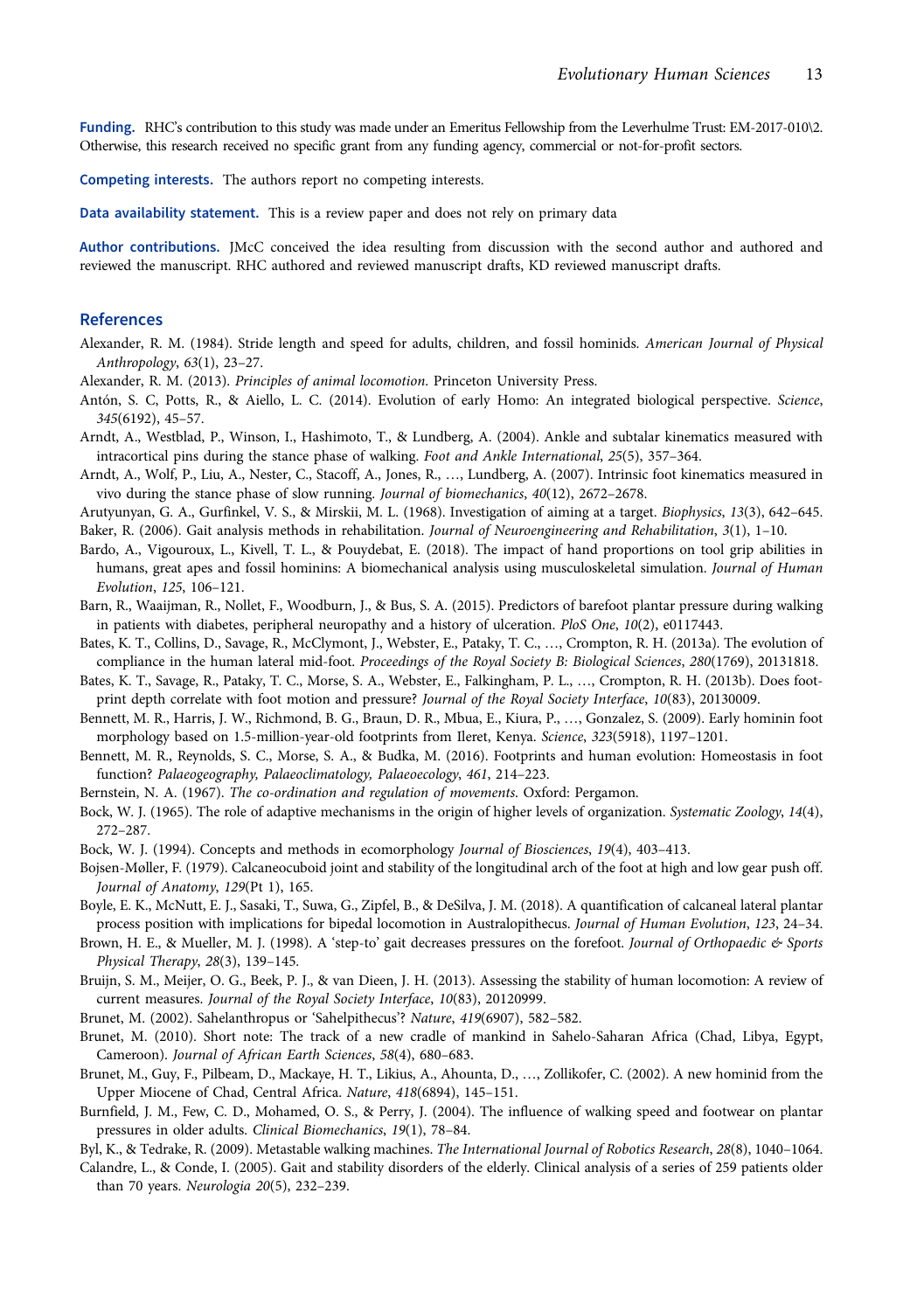- <span id="page-14-0"></span>Caravaggi, P., Leardini, A., & Giacomozzi, C. (2016). Multiple linear regression approach for the analysis of the relationships between joints mobility and regional pressure-based parameters in the normal-arched foot. Journal of Biomechanics, 49 (14), 3485–3491.
- Carlson, K. J., Stout, D., Jashashvili, T., De Ruiter, D. J., Tafforeau, P., Carlson, K., & Berger, L. R. (2011). The endocast of MH1, Australopithecus sediba. Science, 333(6048), 1402–1407.
- Chow, J. Y., Davids, K., Button, C., Rein, R., Hristovski, R., & Koh, M. (2009). Dynamics of multi-articular coordination in neurobiological systems. Nonlinear Dynamics, Psychology, and Life Sciences, 13(1), 27.
- Cornwallis, C. K., & Uller, T. (2010). Dynamic affairs Could be if we let it! American Naturalist 172, S49–S62.
- Crispo, E., & Chapman, L. J. (2008). Population genetic structure across dissolved oxygen regimes in an African cichlid fish. Molecular Ecology, 17(9), 2134–2148.
- Crompton, R. H., Li, Y., Thorpe, S. K., Wang, W. J., Savage, R., Payne, R., … Declerq, D. (2003). The biomechanical evolution of erect bipedality. Courier Forschuungsinstitut Senckenberg, 243, 115–126.
- Crompton, R. H., McClymont, J., Elton, S., Thorpe, S., Sellers, W., Heaton, J., Pickering, T. R., …, Clarke, R. (2021). A possible locomotor bauplan for Australopithecus informed by an ecomorphology perspective applied to StW 573 A. prometheus, Sterkfontein Member 2, ∼3.67 Ma. Folia Primatologica, in press.
- Crompton, R. H., Pataky, T. C., Savage, R., D'août, K., Bennett, M. R., Day, M. H., …, Sellers, W. I. (2012). Human-like external function of the foot, and fully upright gait, confirmed in the 3.66 million year old Laetoli hominin footprints by topographic statistics, experimental footprint-formation and computer simulation. Journal of the Royal Society Interface, 9 (69), 707–719.
- Crompton, R. H., Sellers, W. I., & Thorpe, S. K. (2010). Arboreality, terrestriality and bipedalism. Philosophical Transactions of the Royal Society B: Biological Sciences, 365(1556), 3301–3314.
- Danchin, É., Charmantier, A., Champagne, F. A., Mesoudi, A., Pujol, B., & Blanchet, S. (2011). Beyond DNA: Integrating inclusive inheritance into an extended theory of evolution. Nature Reviews Genetics, 12(7), 475–486.
- D'Août, K., & Aerts, P. (2008). The evolutionary history of the human foot. Advances in plantar pressure measurements in clinical and scientific research (pp. 44–68). Shaker.
- Darwin, C. (1871). The descent of man and selection in relation to sex. Murray.
- Davids, K., & Glazier, P. (2010). Deconstructing neurobiological coordination: The role of the biomechanics–motor control nexus. Exercise and Sport Sciences Reviews, 38(2), 86–90.
- Davids, K., Glazier, P., Araujo, D., & Bartlett, R. (2003). Movement systems as dynamical systems. Sports Medicine, 33(4), 245–260.
- Davids, K., Kingsbury, D., George, K., O'Connell, M., & Stock, D. (1999). Interacting constraints and the emergence of postural behavior in ACL-deficient subjects. Journal of Motor Behavior, 31(4), 358–366.
- Day, M. H., & Napier, J. R. (1964). Fossil foot bones. Nature, 201, 969–970.
- Day, M. H., & Wood, B. A. (1968). Functional affinities of the Olduvai Hominid 8 talus. Man, 3(3), 440–455.
- de Beer, G. R. (1954). Archaeopteryx and evolution. Advances in Science, 11(12), 160.
- DeSilva, J. M. (2009). Functional morphology of the ankle and the likelihood of climbing in early hominins. Proceedings of the National Academy of Sciences, 106(16), 6567–6572.
- DeSilva, J. M. (2010). Revisiting the 'midtarsal break'. American Journal of Physical Anthropology, 141(2), 245–258.
- DeSilva, J. M., Carlson, K. J., Claxton, A. G., Harcourt-Smith, W. E., McNutt, E. J., Sylvester, A. D., …, Berger, L. R. (2018). Australopithecus sediba – The anatomy of the lower limb skeleton of Australopithecus sediba. PaleoAnthropology, 2018, 357–405.
- DeSilva, J. M., Holt, K. G., Churchill, S. E., Carlson, K. J., Walker, C. S., Zipfel, B., & Berger, L. R. (2013). The lower limb and mechanics of walking in Australopithecus sediba. Science, 340(6129).
- Dingwell, J. B., Cusumano, J. P., Cavanagh, P. R., & Sternad, D. (2001). Local dynamic stability versus kinematic variability of continuous overground and treadmill walking. Journal of Biomechanical Engineering, 123(1), 27–32.
- Drapeau, M. S., & Harmon, E. H. (2013). Metatarsal torsion in monkeys, apes, humans and australopiths. Journal of Human Evolution, 64(1), 93–108.
- Drerup, B., Hafkemeyer, U., Möller, M., & Wetz, H. H. (2001). Effect of walking speed on pressure distribution of orthopedic shoe technology. Der Orthopade, 30(3), 169–175.
- Duckworth, R. A. (2009). The role of behavior in evolution: A search for mechanism. Evolutionary Ecology, 23(4), 513–531.
- Dudkiewicz, M., Mackiewicz, P., Nowicka, A., Kowalczuk, M., Mackiewicz, D., Polak, N., …, Cebrat, S. (2005). Correspondence between mutation and selection pressure and the genetic code degeneracy in the gene evolution. Future Generation Computer Systems, 21(7), 1033–1039.
- Dunn, R. H., Tocheri, M. W., Orr, C. M., & Jungers, W. L. (2014). Ecological divergence and talar morphology in gorillas. American Journal of Physical Anthropology, 153(4), 526–541.
- Edelman, G. M. (1974). The problem of molecular recognition by a selective system. In Studies in the philosophy of biology (pp. 45–56). Palgrave.
- Edelman, G. M., & Gally, J. A. (2001). Degeneracy and complexity in biological systems. Proceedings of the National Academy of Sciences, 98(24), 13763–13768.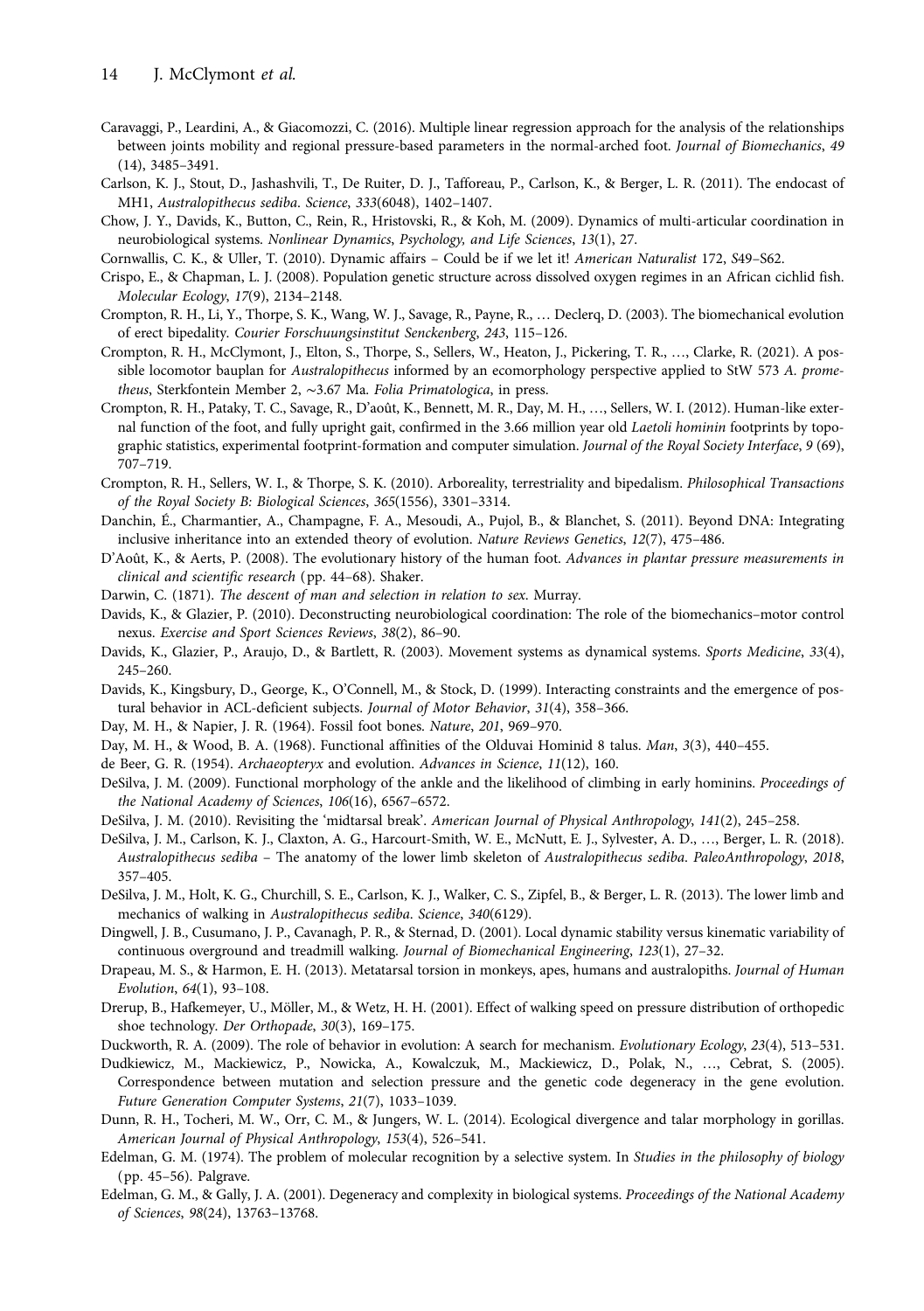<span id="page-15-0"></span>Faisal, A. A., Selen, L. P., & Wolpert, D. M. (2008). Noise in the nervous system. Nature Reviews Neuroscience, 9(4), 292–303. Gabell, A., & Nayak, U. S. L. (1984). The effect of age on variability in gait. Journal of Gerontology, 39(6), 662–666.

- Glazier, P. S., & Davids, K. (2009a). The problem of measurement indeterminacy in complex neurobiological movement systems. Journal of Biomechanics, 42(16), 2694–2696.
- Glazier, P. S., & Davids, K. (2009b). Constraints on the complete optimization of human motion. Sports Medicine, 39(1), 15–28.
- Gök, H., Ergin, S., & Yavuzer, G. (2002). Kinetic and kinematic characteristics of gait in patients with medial knee arthrosis. Acta Orthopaedica Scandinavica, 73(6), 647–652.
- Gould, S. J. (1977). Ontogeny and Phylogeny. Harvard University Press
- Griffin, D., & Tversky, A. (1992). The weighing of evidence and the determinants of confidence. Cognitive Psychology, 24(3), 411–435.
- Grillner, S. (1985). Neurobiological bases of rhythmic motor acts in vertebrates. Science, 228(4696), 143–149.
- Haile-Selassie, Y., Saylor, B. Z., Deino, A., Levin, N. E., Alene, M., & Latimer, B. M. (2012). A new hominin foot from Ethiopia shows multiple Pliocene bipedal adaptations. Nature, 483(7391), 565–569.
- Harcourt-Smith, W. E., Throckmorton, Z., Congdon, K. A., Zipfel, B., Deane, A. S., Drapeau, M. S., …, DeSilva, J. M. (2015). The foot of Homo naledi. Nature Communications, 6(1), 1–8.
- Harris, C. M., & Wolpert, D. M. (1998). Signal-dependent noise determines motor planning. Nature, 394(6695), 780–784.
- Hatala, K. G., Demes, B., & Richmond, B. G. (2016). Laetoli footprints reveal bipedal gait biomechanics different from those of modern humans and chimpanzees. Proceedings of the Royal Society B: Biological Sciences, 283(1836), 20160235.
- Hausdorff, J. M., Edelberg, H. K., Mitchell, S. L., Goldberger, A. L., & Wei, J. Y. (1997). Increased gait unsteadiness in community-dwelling elderly fallers. Archives of Physical Medicine and Rehabilitation, 78(3), 278–283.
- Howcroft, J., Lemaire, E. D., Kofman, J., & Kendell, C. (2016). Understanding responses to gait instability from plantar pressure measurement and the relationship to balance and mobility in lower-limb amputees. Clinical Biomechanics, 32, 241–248.
- Huey, R. B., Hertz, P. E., & Sinervo, B. (2003). Behavioral drive versus behavioral inertia in evolution: A null model approach. The American Naturalist, 161(3), 357–366.
- Hughes, J., Pratt, L., Linge, K., Clark, P., & Klenerman, L. (1991). Reliability of pressure measurements: The EM ED F system. Clinical Biomechanics, 6(1), 14–18.
- Jensen-Seaman, M. I., & Hooper-Boyd, K. A. (2008). Molecular clocks: Determining the age of the human-chimpanzee divergence. In Encyclopedia of Life Sciences (ELS) online (pp. 1–6). New York: Wiley.
- Ji, Q., Wu, W., Ji, Y., Li, Q., & Ni, X. (2021). Late Middle Pleistocene Harbin cranium represents a new Homo species. The Innovation, 2(3).
- Jordan, K., Challis, J. H., & Newell, K. M. (2007a). Walking speed influences on gait cycle variability. Gait & Posture, 26(1), 128–134.
- Jordan, K., Challis, J. H., & Newell, K. M. (2007b). Speed influences on the scaling behavior of gait cycle fluctuations during treadmill running. Human Movement Science, 26(1), 87–102.
- Jungers, W. L., Harcourt-Smith, W. E., Wunderlich, R. E., Tocheri, M. W., Larson, S. G., Sutikna, T., … Morwood, M. J. (2009). The foot of Homo floresiensis. Nature, 459(7243), 81–84.
- Jungers, W. L., & Minns, R. J. (1979). Computed tomography and biomechanical analysis of fossil long bones. American Journal of Physical Anthropology, 50(2), 285–290.
- Kernozek, T. W., LaMott, E. E., & Dancisak, M. J. (1996). Reliability of an in-shoe pressure measurement system during treadmill walking. Foot & Ankle International, 17(4), 204–209.
- Kidd, R. S., O'Higgins, P., & Oxnard, C. E. (1996). The OH8 foot: A reappraisal of the functional morphology of the hindfoot utilizing a multivariate analysis. Journal of Human Evolution, 31(3), 269–291.
- Kivell, T. L. (2015). Evidence in hand: Recent discoveries and the early evolution of human manual manipulation. Philosophical Transactions of the Royal Society B: Biological Sciences, 370(1682), 20150105.
- Kivell, T. L., Kibii, J. M., Churchill, S. E., Schmid, P., & Berger, L. R. (2011). Australopithecus sediba hand demonstrates mosaic evolution of locomotor and manipulative abilities. Science, 333(6048), 1411–1417.
- Klenerman, L., & Wood, B. (2006). The human foot: A companion to clinical studies. Springer Science & Business Media.
- Komar, J., Chow, J. Y., Chollet, D., & Seifert, L. (2015). Neurobiological degeneracy: Supporting stability, flexibility and pluripotentiality in complex motor skill. Acta Psychologica, 154, 26–35.
- Kuzawa, C. W., & Bragg, J. M. (2012). Plasticity in human life history strategy: Implications for contemporary human variation and the evolution of genus Homo. Current Anthropology, 53(S6), S369–S382.
- Laland, K. N., & Sterelny, K. (2006). Perspective: Seven reasons (not) to neglect niche construction. Evolution, 60(9), 1751–1762.
- Laland, K. N., Uller, T., Feldman, M. W., Sterelny, K., Müller, G. B., Moczek, A., …, Odling-Smee, J. (2015). The extended evolutionary synthesis: Its structure, assumptions and predictions. Proceedings of the Royal Society B: Biological Sciences, 282(1813), 20151019.
- Lande, R. (2009). Adaptation to an extraordinary environment by evolution of phenotypic plasticity and genetic assimilation. Journal of Evolutionary Biology, 22(7), 1435–1446.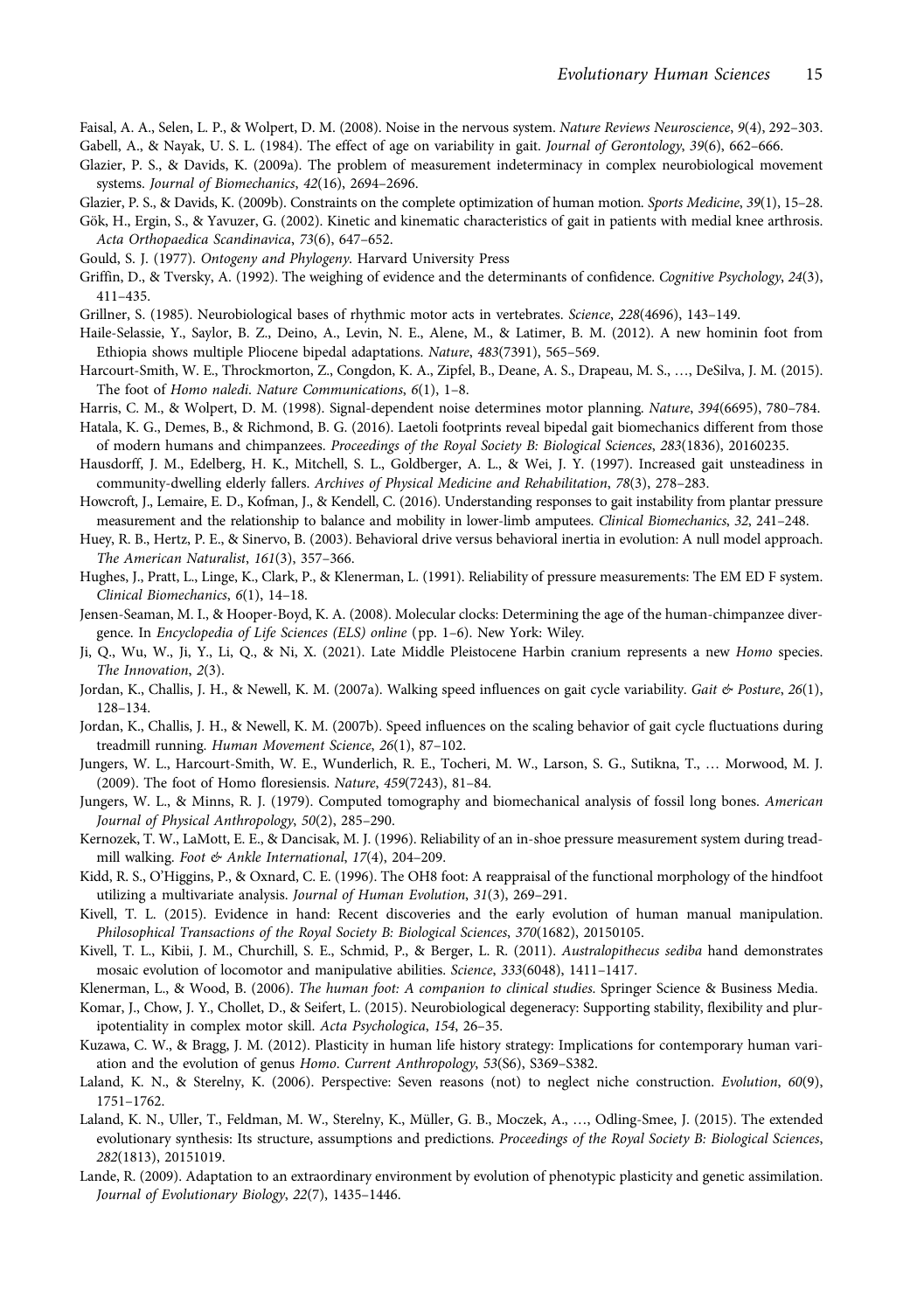- <span id="page-16-0"></span>Latash, M. L., Scholz, J. P., & Schöner, G. (2002). Motor control strategies revealed in the structure of motor variability. Exercise and sport sciences reviews, 30(1), 26–31.
- Lewontin, R. C. (2001). It ain't necessarily so: The dream of the human genome and other illusions. New York Review of Books.
- Lockhart, T. E., & Liu, J. (2008). Differentiating fall-prone and healthy adults using local dynamic stability. Ergonomics, 51 (12), 1860–1872.
- Lovejoy, C. O., Latimer, B., Suwa, G., Asfaw, B., & White, T. D. (2009a). Combining prehension and propulsion: The foot of Ardipithecus ramidus. Science, 326(5949), 72–72e8.
- Lovejoy, C. O., Suwa, G., Simpson, S. W., Matternes, J. H., & White, T. D. (2009b). The great divides: Ardipithecus ramidus reveals the postcrania of our last common ancestors with African apes. Science, 326(5949), 73–106.
- Lundberg, A., Goldie, I., Kalin, B. O., & Selvik, G. (1989a). Kinematics of the ankle/foot complex: Plantarflexion and dorsiflexion. Foot & Ankle, 9(4), 194-200.
- Lundberg, A., Svensson, O. K., Bylund, C., Goldie, I., & Selvik, G. (1989b). Kinematics of the ankle/foot complex Part 2: Pronation and supination. Foot & Ankle, 9(5), 248-253.
- Lundberg, A., Svensson, O. K., Bylund, C., Goldie, I., & Selvik, G. (1989c). Kinematics of the ankle/foot complex Part 3: Influence of leg rotation. Foot & Ankle, 9(6), 304-309.
- Lundgren, P., Nester, C., Liu, A., Arndt, A., Jones, R., Stacoff, A., …, Lundberg, A. (2008). Invasive in vivo measurement of rear-, mid-and forefoot motion during walking. Gait & Posture, 28(1), 93-100.
- MacLatchy, L., Gebo, D., Kityo, R., & Pilbeam, D. (2000). Postcranial functional morphology of Morotopithecus bishopi, with implications for the evolution of modern ape locomotion. Journal of Human Evolution, 39(2), 159–183.
- Madar, S. I., Rose, M. D., Kelley, J., MacLatchy, L., & Pilbeam, D. (2002). New Sivapithecus postcranial specimens from the Siwaliks of Pakistan. Journal of Human Evolution, 42(6), 705–752.
- Marigó, J., Minwer-Barakat, R., Moyà-Solà, S., & Boyer, D. M. (2020). First navicular remains of a European adapiform (Anchomomys frontanyensis) from the Middle Eocene of the Eastern Pyrenees (Catalonia, Spain): Implications for early primate locomotor behaviour and navicular evolution. Journal of Human Evolution, 139, 102708.
- Marigó, J., Roig, I., Seiffert, E. R., Moyà-Solà, S., & Boyer, D. M. (2016). Astragalar and calcaneal morphology of the middle Eocene primate Anchomomys frontanyensis (Anchomomyini): Implications for early primate evolution. Journal of Human Evolution, 91, 122–143.
- Mason, P. H. (2010). Degeneracy at multiple levels of complexity. Biological Theory, 5(3), 277–288.
- McClellan, D. A. (2000). The codon-degeneracy model of molecular evolution. Journal of Molecular Evolution, 50(2), 131–140.
- McClymont, J., & Crompton, R. H. (2021). Repetition without repetition: A comparison of the Laetoli G1, Ileret, Namibian Holocene and modern human footprints using pedobarographic statistical parametric mapping. In Reading prehistoric human tracks (pp. 41–66) Springer.
- McClymont, J., Pataky, T. C., Crompton, R. H., Savage, R., & Bates, K. T. (2016). The nature of functional variability in plantar pressure during a range of controlled walking speeds. Royal Society Open Science, 3(8), 160369.
- McClymont, J., Savage, R., Pataky, T. C., Crompton, R., Charles, J., & Bates, K. T. (2021). Intra-subject sample size effects in plantar pressure analyses. PeerJ, 9, e11660.
- McHenry, H. M., & Jones, A. L. (2006). Hallucial convergence in early hominids. Journal of Human Evolution, 50(5), 534–539.
- Meldrum, D. J., Lockley, M. G., Lucas, S. G., & Musiba, C. (2011). Ichnotaxonomy of the Laetoli trackways: The earliest hominin footprints. Journal of African Earth Sciences, 60(1–2), 1–12.
- Moczek, A. P., Sultan, S., Foster, S., Ledón-Rettig, C., Dworkin, I., Nijhout, H. F., …, Pfennig, D. W. (2011). The role of developmental plasticity in evolutionary innovation. Proceedings of the Royal Society B: Biological Sciences, 278(1719), 2705– 2713.
- Morrison, S. C., McClymont, J., Price, C., & Nester, C. (2017). Time to revise our dialogue: How flat is the paediatric flatfoot? Journal of Foot and Ankle Research, 10(1), 1–2.
- Morrison, S. C., Price, C., McClymont, J., & Nester, C. (2018). Big issues for small feet: Developmental, biomechanical and clinical narratives on children's footwear. Journal of Foot and Ankle Research, 11(1), 1–5.
- Myatt, J. P., Crompton, R. H., Payne-Davis, R. C., Vereecke, E. E., Isler, K., Savage, R., …, Thorpe, S. K. (2012). Functional adaptations in the forelimb muscles of non-human great apes. Journal of Anatomy, 220(1), 13–28.
- Myatt, J. P., Crompton, R. H., & Thorpe, S. K. (2011). Hindlimb muscle architecture in non-human great apes and a comparison of methods for analysing inter-species variation. Journal of Anatomy, 219(2), 150–166.
- Nester, C., Jones, R. K., Liu, A., Howard, D., Lundberg, A., Arndt, A., …, Wolf, P. (2007a). Foot kinematics during walking measured using bone and surface mounted markers. Journal of Biomechanics, 40(15), 3412–3423.
- Nester, C. J., Liu, A. M., Ward, E., Howard, D., Cocheba, J., Derrick, T., & Patterson, P. (2007b). In vitro study of foot kinematics using a dynamic walking cadaver model. Journal of Biomechanics, 40(9), 1927–1937.
- Neufuss, J., Hesse, B., Thorpe, S. K. S., Vereecke, E. E., D'Aout, K., Fischer, M. S., & Schilling, N. (2014). Fibre type composition in the lumbar perivertebral muscles of primates: Implications for the evolution of orthogrady in hominoids. Journal of Anatomy, 224(2), 113–131.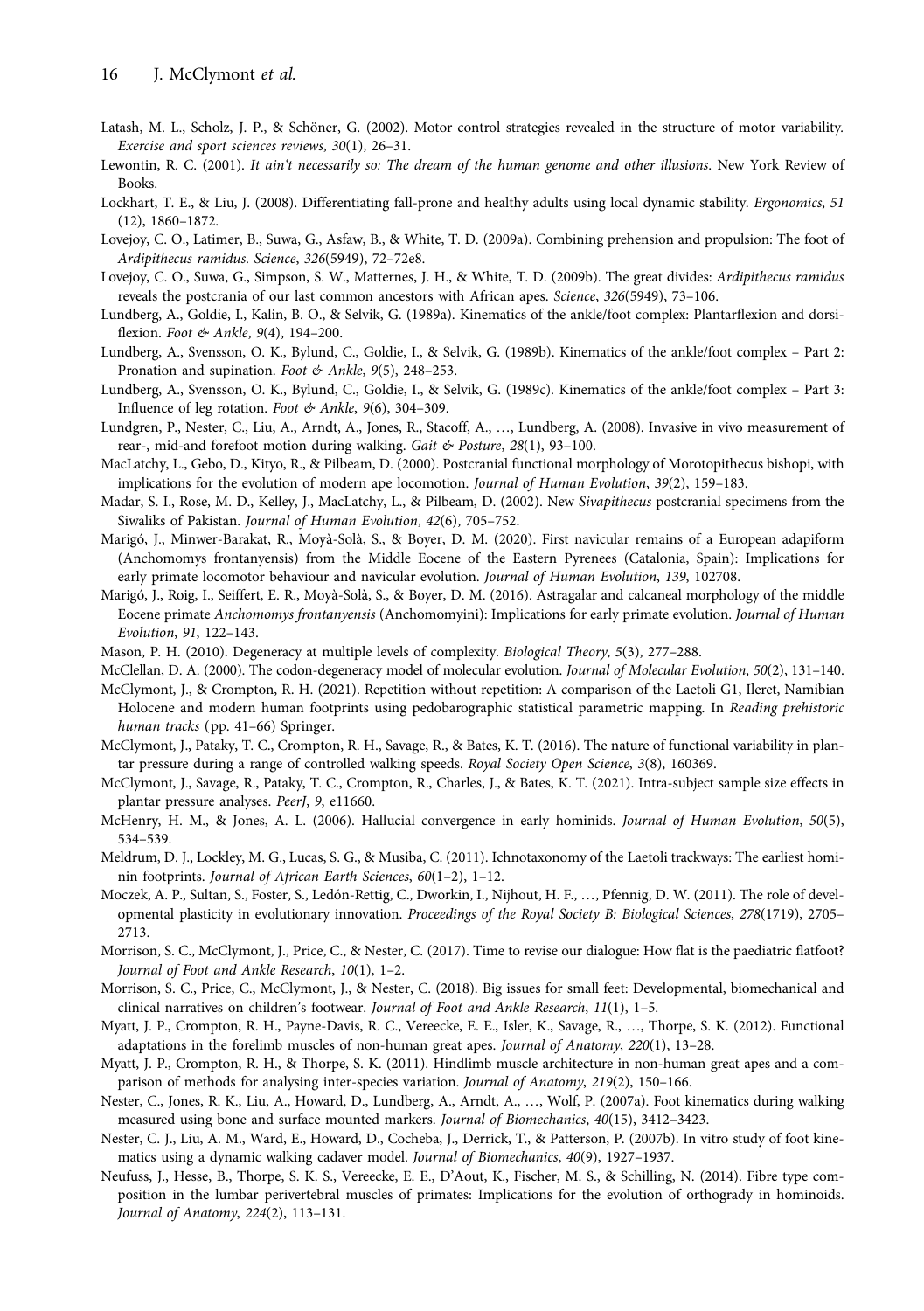<span id="page-17-0"></span>Odling-Smee, L., & Braithwaite, V. A. (2003). The role of learning in fish orientation. Fish and Fisheries, 4(3), 235–246.

Ouzounian, T. J., & Shereff, M. J. (1989). In vitro determination of midfoot motion. Foot & Ankle, 10(3), 140–146.

- Oxnard, C. E., & Lisowski, F. P. (1980). Functional articulation of some hominoid foot bones: Implications for the Olduvai (Hominid 8) foot. American Journal of Physical Anthropology, 52(1), 107–117.
- Parravicini, A., & Pievani, T. (2018). Continuity and discontinuity in human language evolution: Putting an old-fashioned debate in its historical perspective. Topoi, 37(2), 279–287.
- Parravicini, A., & Pievani, T. (2019). Mosaic evolution in hominin phylogeny: Meanings, implications, and explanations. Journal of Anthropological Sciences, 97, 1–24.
- Pataky, T. C., Caravaggi, P., Savage, R., Parker, D., Goulermas, J. Y., Sellers, W. I., & Crompton, R. H. (2008). New insights into the plantar pressure correlates of walking speed using pedobarographic statistical parametric mapping (pSPM). Journal of Biomechanics, 41(9), 1987–1994.
- Pataky, T. C., & Goulermas, J. Y. (2008). Pedobarographic statistical parametric mapping (pSPM): A pixel-level approach to foot pressure image analysis. Journal of Biomechanics, 41(10), 2136–2143.
- Pataky, T. C., Vanrenterghem, J., & Robinson, M. A. (2016). The probability of false positives in zero-dimensional analyses of onedimensional kinematic, force and EMG trajectories. Journal of Biomechanics, 49(9), 1468–1476.
- Paton, J., Bruce, G., Jones, R., & Stenhouse, E. (2011). Effectiveness of insoles used for the prevention of ulceration in the neuropathic diabetic foot: A systematic review. Journal of Diabetes and its Complications, 25(1), 52–62.
- Pfennig, D. W., & McGee, M. (2010). Resource polyphenism increases species richness: A test of the hypothesis. Philosophical Transactions of the Royal Society B: Biological Sciences, 365(1540), 577–591.
- Pigliucci, M. (2009). An extended synthesis for evolutionary biology. Annals of the New York Academy of Sciences, 1168(1), 218–228.
- Pigliucci, M., & Müller, G. B. (2010). Elements of an extended evolutionary synthesis. Evolution: The extended synthesis (pp. 3–17) MIT Press.
- Prang, T. C. (2016). The subtalar joint complex of Australopithecus sediba. Journal of Human Evolution, 90, 105-119.
- Price, C., McClymont, J., Hashmi, F., Morrison, S. C., & Nester, C. (2018). Development of the infant foot as a load bearing structure: Study protocol for a longitudinal evaluation (the Small Steps study). Journal of Foot and Ankle Research, 11(1), 1–9.
- Price, C. J., & Friston, K. J. (2002). Degeneracy and cognitive anatomy. Trends in Cognitive Sciences, 6(10), 416–421.
- Price, P. W. (2005). Adaptive radiation of gall-inducing insects. Basic and Applied Ecology, 6(5), 413–421.
- Rein, R., Davids, K., & Button, C. (2010). Adaptive and phase transition behavior in performance of discrete multi-articular actions by degenerate neurobiological systems. Experimental Brain Research, 201(2), 307–322.
- Riley, M. A & Turvey, M. T. (2004). The self-organizing dynamics of intentions and actions. American Journal of Psychology, 114, 160–169.
- Root, M. L., Orien, W. P., & Weed, J. H. (1977). Normal and abnormal function of the foot. Clinical Biomechanics Corporation.
- Rosenbaum, D., Hautmann, S., Gold, M., & Claes, L. (1994). Effects of walking speed on plantar pressure patterns and hindfoot angular motion. Gait & Posture,  $2(3)$ , 191-197.
- Ruff, C. (2002). Variation in human body size and shape. Annual Review of Anthropology, 31, 211–232.
- Ruff, C., Holt, B., & Trinkaus, E. (2006). Who's afraid of the big bad Wolff?:'Wolff's law' and bone functional adaptation. American Journal of Physical Anthropology 129(4), 484–498.
- Ruth, A. A., Raghanti, M. A., Meindl, R. S., & Lovejoy, C. O. (2016). Locomotor pattern fails to predict foramen magnum angle in rodents, strepsirrhine primates, and marsupials. Journal of Human Evolution, 94, 45–52.
- Schlichting, C. D., & Pigliucci, M. (1993). Control of phenotypic plasticity via regulatory genes. The American Naturalist, 142 (2), 366–370.
- Segal, A., Rohr, E., Orendurff, M., Shofer, J., O'Brien, M., & Sangeorzan, B. (2004). The effect of walking speed on peak plantar pressure. Foot & Ankle International, 25(12), 926-933.
- Seifert, L., Komar, J., Araujo, D. & Davids, K. (2016). Neurobiological degeneracy: A key property for adaptations of perception and action to constraints. Neuroscience & Biobehavioral Reviews, 69, 159-165.
- Seifert, L., Wattebled, L., Herault, R., Poizat, G., Adé, D., Gal-Petitfaux, N., & Davids, K. (2014). Neurobiological degeneracy and affordance perception support functional intra-individual variability of inter-limb coordination during ice climbing. PloS One, 9(2), e89865.
- Senut, B., Pickford, M., Gommery, D., Mein, P., Cheboi, K., & Coppens, Y. (2001). First hominid from the Miocene (Lukeino formation, Kenya). Comptes Rendus de l'Académie des Sciences – Series IIA – Earth and Planetary Science, 332(2), 137–144.
- Shu, L., Hua, T., Wang, Y., Li, Q., Feng, D. D., & Tao, X. (2010). In-shoe plantar pressure measurement and analysis system based on fabric pressure sensing array. IEEE Transactions on Information Technology in Biomedicine, 14(3), 767–775.
- Slater, P. J (2020). The Dark Pattern: Towards a constraints-led approach to jazz trumpet. PhD thesis, Sydney Conservatorium of Music, University of Sydney, Australia.
- Spoor, F., Leakey, M. G., & Leakey, L. N. (2010). Hominin diversity in the Middle Pliocene of eastern Africa: The maxilla of KNM-WT 40000. Philosophical Transactions of the Royal Society B: Biological Sciences, 365(1556), 3377–3388.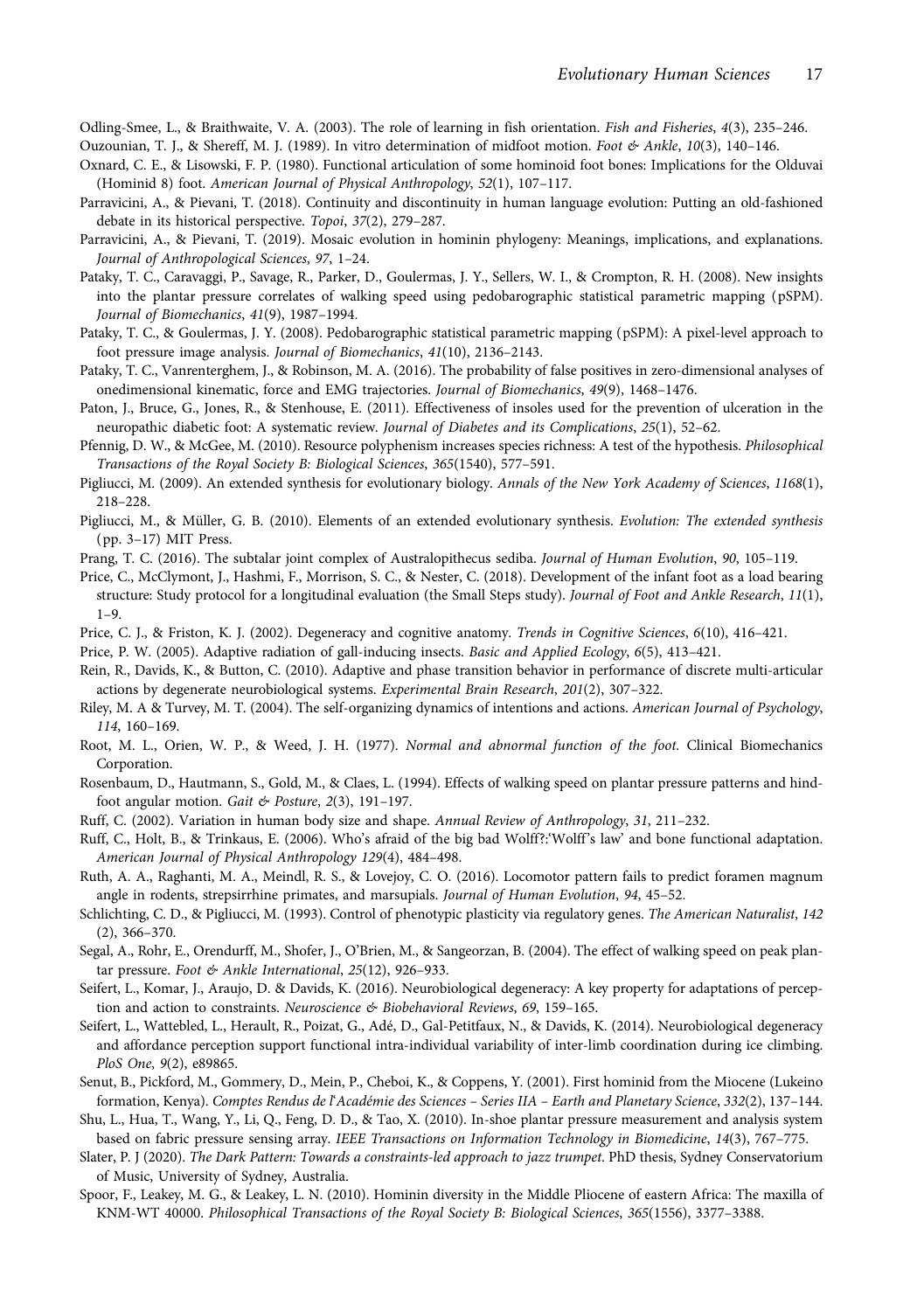- <span id="page-18-0"></span>Stacoff, A., Nigg, B., Reinschmidt, C., van den Bogert, A. J., & Lundberg, A. (2000). Tibiocalcaneal kinematics of barefoot versus shod running. Journal of Biomechanics, 33, 1387–1395.
- Stearns, S. C. (1989). The evolutionary significance of phenotypic plasticity. Bioscience, 39(7), 436–445.
- Stolwijk, N. M., Duysens, J., Louwerens, J. W. K., van de Ven, Y. H., & Keijsers, N. L. (2013). Flat feet, happy feet? Comparison of the dynamic plantar pressure distribution and static medial foot geometry between Malawian and Dutch adults. PLoS One, 8(2), e57209.
- Su, J. L. S., & Dingwell, J. B. (2007). Dynamic stability of passive dynamic walking on an irregular surface. Journal of Biomechanical Engineering, 129(6), 802–810.
- Taylor, A. J., Menz, H. B., & Keenan, A. M. (2004). The influence of walking speed on plantar pressure measurements using the two-step gait initiation protocol. The Foot, 14(1), 49–55.
- Terrier, P., & Schutz, Y. (2005). How useful is satellite positioning system (GPS) to track gait parameters? A review. Journal of Neuroengineering and Rehabilitation, 2(1), 1–11.
- Tononi, G., Sporns, O., & Edelman, G. M. (1999). Measures of degeneracy and redundancy in biological networks. Proceedings of the National Academy of Sciences, 96(6), 3257–3262.
- Trinkaus, E., & Ruff, C. B. (1999). Diaphyseal cross-sectional geometry of Near Eastern Middle Palaeolithic humans: The femur. Journal of Archaeological Science, 26(4), 409–424.
- Tsegai, Z. J., Skinner, M. M., Pahr, D. H., Hublin, J. J., & Kivell, T. L. (2018a). Systemic patterns of trabecular bone across the human and chimpanzee skeleton. Journal of Anatomy 232, 641–656.
- Tsegai, Z. J., Skinner, M. M., Pahr, D. H., Hublin, J. J., & Kivell, T. L. (2018b). Ontogeny and variability of trabecular bone in the chimpanzee humerus, femur and tibia. American Journal of Physical Anthropology, 167(4), 713–736.
- Vaillancourt, D. E., Sosnoff, J. J., & Newell, K. M. (2004). Age-related changes in complexity depend on task dynamics. Journal of Applied Physiology, 97(1), 454–455.
- Van Emmerik, R. E., Ducharme, S. W., Amado, A. C., & Hamill, J. (2016). Comparing dynamical systems concepts and techniques for biomechanical analysis. Journal of Sport and Health Science, 5(1), 3–13.
- Venkataraman, V. V., Kraft, T. S., DeSilva, J. M., & Dominy, N. J. (2013a). Phenotypic plasticity of climbing-related traits in the ankle joint of great apes and rainforest hunter–gatherers. Human Biology, 85, 309–328.
- Venkataraman, V. V., Kraft, T. S., & Dominy, N. J. (2013b). Tree climbing and human evolution. Proceedings of the National Academy of Sciencejs of the United States of America, 110(4), 1237–1242.
- Vereecke, E., D'Août, K., De Clercq, D., Van Elsacker, L., & Aerts, P. (2003). Dynamic plantar pressure distribution during terrestrial locomotion of bonobos (Pan paniscus). American Journal of Physical Anthropology, 120(4), 373–383.
- Vereecke, E., Van Sint Jan, S., D'Août, K., Lescrenier, K., Van Gheluwe, B., & De Clercq, D. (2008). Functional anatomy of the foot. Part B: The ape foot. In K. D'Aout (Ed.), Advances in plantar pressure measurements in clinical and scientific research (pp. 92–109). Braunschweig: Shaker Publishing B.V.
- Verrel, J., Pologe, S., Manselle, W., Lindenberger, U., & Woollacott, M. (2013). Exploiting biomechanical degrees of freedom for fast and accurate changes in movement direction: Coordination underline quick bow reversals during continuous cello bowing. Frontiers in Human Neuroscience, 7(157), 1–11.
- Via, S., & Lande, R. (1985). Genotype–environment interaction and the evolution of phenotypic plasticity. Evolution, 39(3), 505–522.
- Wainwright, P. (1991). Ecomorphology: Experimental functional anatomy for ecological problems. American Zoologist, 31, 680–693.
- Wallace, J., White, H., Augsburger, S., & Walker, J. (2021). Development of a method to produce a valid and reliable foot mask for plantar pressure evaluation in children with clubfoot. Journal of Pediatric Orthopaedics B, 30(3), 287–295.
- Ward, C. V., Kimbel, W. H., & Johanson, D. C. (2011). Complete fourth metatarsal and arches in the foot of Australopithecus afarensis. Science, 331(6018), 750–753.
- Warren, G. L., Maher, R. M., & Higbie, E. J. (2004). Temporal patterns of plantar pressures and lower-leg muscle activity during walking: Effect of speed. Gait & Posture, 19(1), 91-100.
- Whitaker, J., & Bender, A. (2009). Degeneracy: A design principle for achieving robustness and evolvability. Journal of Theoretical Biology, 263(1), 143–153.
- White, T. (2003). Early hominids Diversity or distortion? Science, 299(5615), 1994–1997.
- Whittaker, E. C., Aubin, P. M., & Ledoux, W. R. (2011). Foot bone kinematics as measured in a cadaveric robotic gait simulator. Gait & Posture, 33(4), 645–650.
- Willems, C., Stassijns, G., Cornelis, W., & D'Août, K. (2017). Biomechanical implications of walking with indigenous footwear. American Journal of Physical Anthropology, 162(4), 782–793.
- Winkler, H. (1988). An examination of concepts and methods in ecomorphology. Proceedings of the International Orthopaedics Congress, 19, 2246–2253.
- Wood, B., & K. Boyle, E. (2016). Hominin taxic diversity: Fact or fantasy? American Journal of Physical Anthropology, 159, 37–78.
- Yang, S., Chiu, Y. L., Lin, C. C., & Chen, Y. H. (2005). Influence of walking speed to the peak plantar pressure response. In Seventh Symposium on Footwear Biomechanics, Cleveland, OH (unpublished abstract).